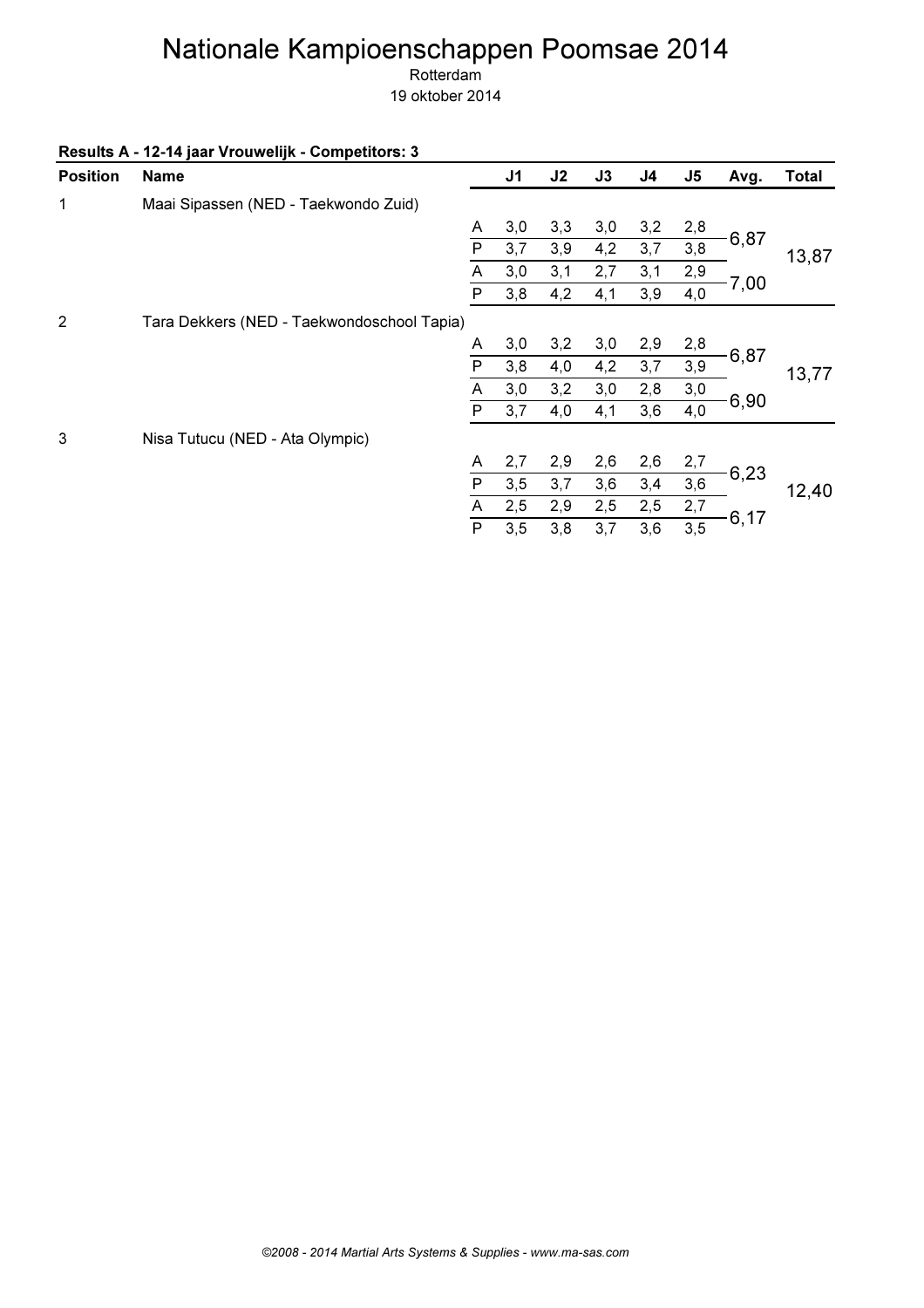Rotterdam

| <b>Position</b> | <b>Name</b>                                      |   | J <sub>1</sub> | J2  | J3  | J4  | J <sub>5</sub> | Avg. | <b>Total</b> |
|-----------------|--------------------------------------------------|---|----------------|-----|-----|-----|----------------|------|--------------|
| 1               | Joel van der Weide (NED - Taekwondoschool Tapia) |   |                |     |     |     |                |      |              |
|                 |                                                  | A | 3,4            | 3,1 | 3,2 | 2,9 | 3,2            |      |              |
|                 |                                                  | P | 3,8            | 4,2 | 4,0 | 4,1 | 4,1            | 7,23 | 14,40        |
|                 |                                                  | A | 3,5            | 3,2 | 3,1 | 2,9 | 3,0            |      |              |
|                 |                                                  | P | 3,8            | 4,0 | 4,1 | 4,1 | 4,1            | 7,17 |              |
| 2               | Ashwin van der Vlugt (NED - Enoch Martial Arts)  |   |                |     |     |     |                |      |              |
|                 |                                                  | A | 3,1            | 2,9 | 3,0 | 2,5 | 3,0            |      |              |
|                 |                                                  | P | 3,1            | 3,7 | 3,8 | 4,2 | 3,6            | 6,67 | 13,43        |
|                 |                                                  | A | 3,3            | 2,9 | 3,0 | 2,6 | 3,1            |      |              |
|                 |                                                  | P | 3,5            | 3,8 | 3,9 | 4,1 | 3,6            | 6,77 |              |
|                 |                                                  |   |                |     |     |     |                |      |              |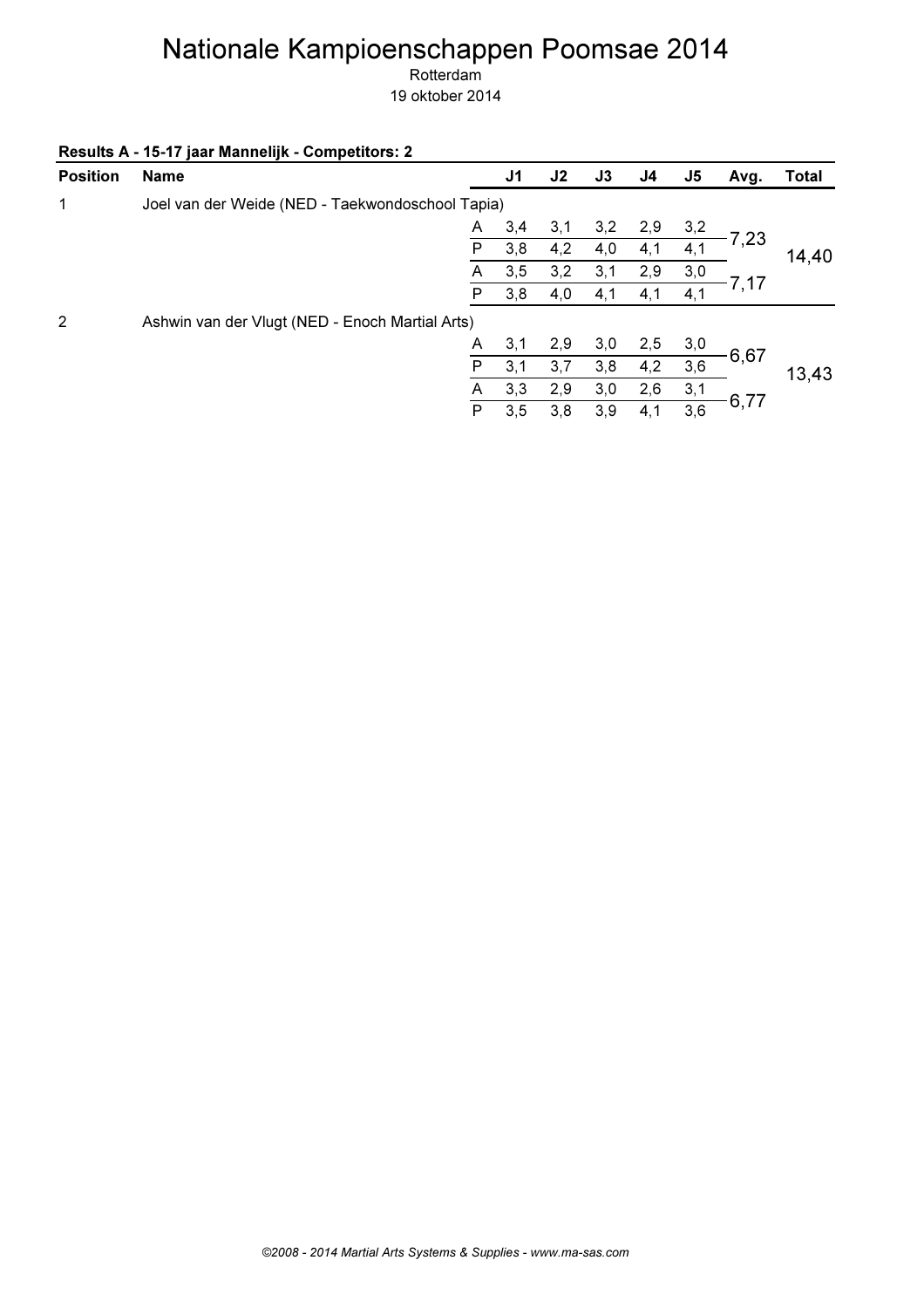Rotterdam 19 oktober 2014

Results A - 15-17 jaar Vrouwelijk - Competitors: 7

| <b>Position</b> | <b>Name</b>                                      |                          | J <sub>1</sub> | J2  | J3  | J <sub>4</sub> | J <sub>5</sub>   | Avg. | <b>Total</b> |
|-----------------|--------------------------------------------------|--------------------------|----------------|-----|-----|----------------|------------------|------|--------------|
| 1               | Cassy van Wanrooij (NED - Taekwondoschool Tapia) |                          |                |     |     |                |                  |      |              |
|                 |                                                  | A                        | 3,3            | 3,1 | 3,0 | 2,6            | 3,1              |      |              |
|                 |                                                  | $\overline{P}$           | 4,0            | 4,1 | 3,9 | 3,8            | 3,6              | 6,97 | 13,80        |
|                 |                                                  | $\overline{A}$           | $3,3$          | 3,1 | 3,0 | 2,4            | 2,9              |      |              |
|                 |                                                  | $\overline{P}$           | 4,0            | 4,2 | 3,7 | 3,8            | 3,4              | 6,83 |              |
| $\overline{2}$  | Melissa Versteeg (Ned - Tapia)                   |                          |                |     |     |                |                  |      |              |
|                 |                                                  | A                        | 3,0            | 3,2 | 2,9 | 2,5            | 3,1              |      |              |
|                 |                                                  | P                        | 4,0            | 4,1 | 3,8 | 3,8            | 3, 5             | 6,87 | 13,67        |
|                 |                                                  | $\overline{A}$           | 3,0            | 3,1 | 2,9 | 2,5            | 2,9              |      |              |
|                 |                                                  | $\overline{P}$           | 4,1            | 4,0 | 3,8 | 3,8            | $\overline{3,5}$ | 6,80 |              |
| $\sqrt{3}$      | Cailyn Kaslim (NED - Gyeong)                     |                          |                |     |     |                |                  |      |              |
|                 |                                                  | A                        | 3,2            | 3,1 | 3,0 | 2,4            | 3,0              |      |              |
|                 |                                                  | $\overline{P}$           | 3,8            | 4,0 | 3,9 | 3,4            | 3,6              | 6,80 | 13,47        |
|                 |                                                  | $\frac{\overline{A}}{P}$ | 3,1            | 2,9 | 3,0 | 2,4            | 2,8              |      |              |
|                 |                                                  |                          | 4,0            | 3,7 | 3,9 | 3,7            | $\overline{3,3}$ | 6,67 |              |
| 4               | Amy van Blitterswijk (NED - Chon Ji Kwan Tiel)   |                          |                |     |     |                |                  |      |              |
|                 |                                                  | A                        | 3,0            | 3,0 | 2,9 | 2,5            | 2,9              |      |              |
|                 |                                                  | $\overline{P}$           | 4,0            | 3,8 | 3,8 | 3,8            | 3,5              | 6,73 | 13,37        |
|                 |                                                  | $\overline{A}$           | 2,8            | 2,9 | 2,9 | 2,5            | 2,8              |      |              |
|                 |                                                  | $\overline{\mathsf{P}}$  | 3,9            | 3,8 | 3,8 | 3,8            | 3,4              | 6,63 |              |
| 5               | Indy van Lieshout (Ned - Taekwondo Zuid Oost)    |                          |                |     |     |                |                  |      |              |
|                 |                                                  | A                        | 3,0            | 2,8 | 3,0 | 2,6            | 2,9              |      |              |
|                 |                                                  | $\overline{P}$           | 3,9            | 3,7 | 3,9 | 3,9            | 3,4              | 6,73 | 13,07        |
|                 |                                                  | $\overline{A}$           | 2,7            | 2,7 | 2,7 | 2,2            | 2,6              |      |              |
|                 |                                                  | $\overline{\mathsf{P}}$  | 3,8            | 3,6 | 3,6 | 3,9            | $\overline{3,4}$ | 6,33 |              |
| 6               | Geline Kouwenberg (NED - Taekwondoschool Tapia)  |                          |                |     |     |                |                  |      |              |
|                 |                                                  | A                        | 3,0            | 3,0 | 3,0 | 2,5            | 3,0              |      |              |
|                 |                                                  | $\overline{P}$           | 3,8            | 3,9 | 3,8 | 3,5            | 3,7              | 6,77 | 13,07        |
|                 |                                                  | A                        | 2,9            | 3,0 | 2,8 | 2,2            | 2,6              |      |              |
|                 |                                                  | $\overline{P}$           | 3,6            | 3,5 | 3,8 | 3,5            | 3,4              | 6,30 |              |
| 7               | Myrthe Willemars (NED - Taekyon)                 |                          |                |     |     |                |                  |      |              |
|                 |                                                  | A                        | 2,8            | 2,9 | 2,7 | 2,6            | 3,0              |      |              |
|                 |                                                  | $\mathsf{P}$             | 3,0            | 3,7 | 3,7 | 3,7            | 3,3              | 6,37 |              |
|                 |                                                  | A                        | 2,7            | 2,8 | 2,6 | 2,4            | 2,8              |      | 12,57        |
|                 |                                                  | $\overline{P}$           | 3,0            | 3,7 | 3,6 | 3,8            | 3,2              | 6,20 |              |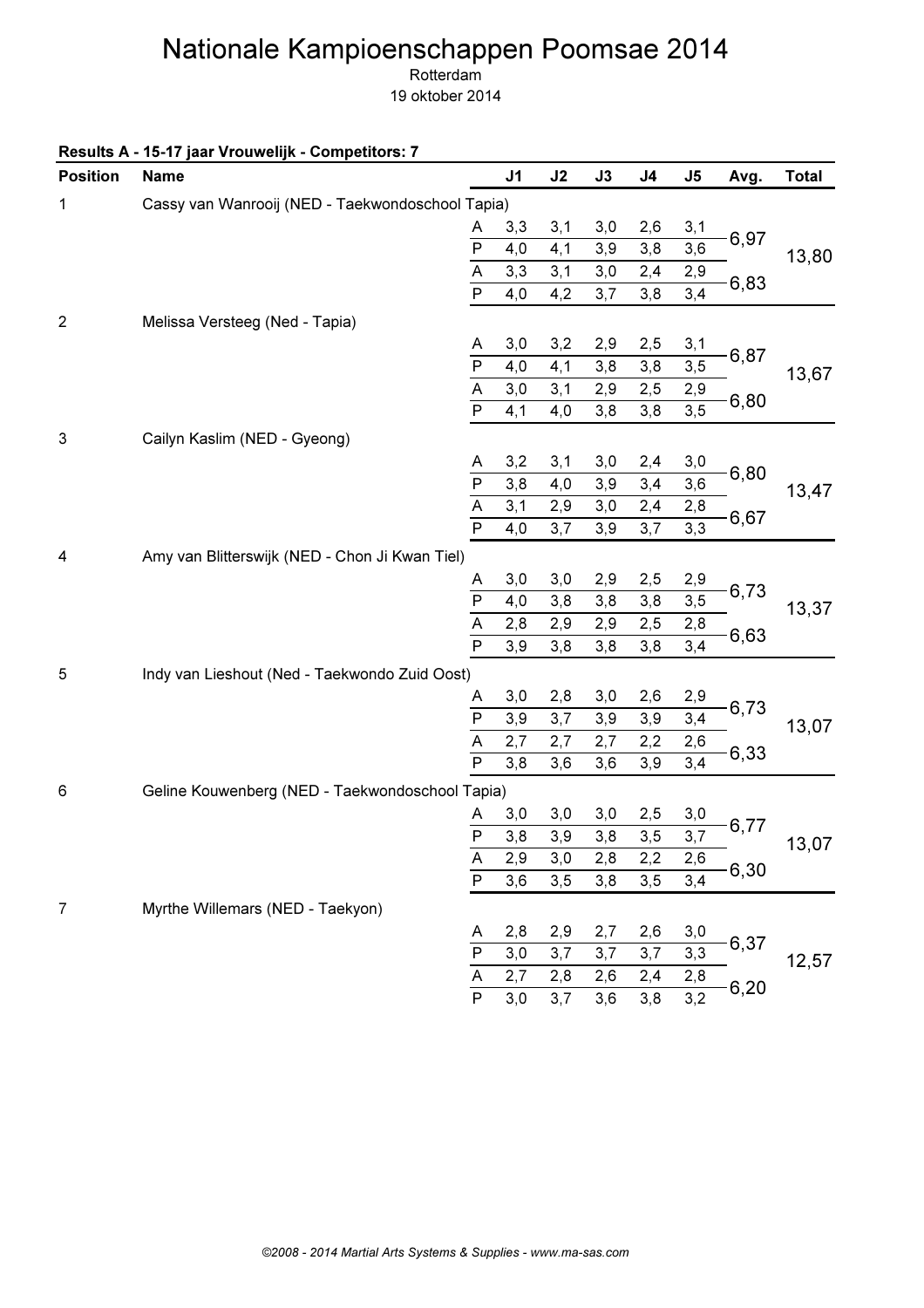Rotterdam

|                 | Results A - 18-30 jaar Mannelijk - Competitors: 7       |                         |                |                  |      |                  |                   |         |              |
|-----------------|---------------------------------------------------------|-------------------------|----------------|------------------|------|------------------|-------------------|---------|--------------|
| <b>Position</b> | <b>Name</b>                                             |                         | J <sub>1</sub> | J2               | J3   | J <sub>4</sub>   | J <sub>5</sub>    | Avg.    | <b>Total</b> |
| 1               | Romario Soekandar (NED - TC Soekandar)                  |                         |                |                  |      |                  |                   |         |              |
|                 |                                                         | A                       | 3,3            | 3,5              | 3,1  | 3,1              | 3,1               |         |              |
|                 |                                                         | $\mathsf{P}$            | 4,7            | 3,9              | 3,9  | 3,8              | 4,1               | $-7,13$ | 14,43        |
|                 |                                                         | A                       | 3,3            | 3,4              | 3,0  | 3,2              |                   |         |              |
|                 |                                                         | $\mathsf{P}$            | 4,8            | 3,9              | 4,0  | 3,9              | $\frac{3,2}{4,3}$ | $-7,30$ |              |
| $\overline{2}$  | Jessy Berghout (NED - Chön Ji Kwan Tiel)                |                         |                |                  |      |                  |                   |         |              |
|                 |                                                         | A                       | 2,9            | 3,2              | 3,0  | 3,1              | 2,8               |         |              |
|                 |                                                         | $\overline{P}$          | 4,3            | 4,3              | 4,3  | 4,0              | 3,8               | 7,20    | 14,23        |
|                 |                                                         | A                       | 2,8            | 3,1              | 3,0  | 3,2              | 2,9               |         |              |
|                 |                                                         | $\mathsf{P}$            | 4,2            | 4,0              | 4,3  | 3,9              | $\frac{1}{3,8}$   | 7,03    |              |
| 3               | Theo van de Molengraft (NED - Taekwondoschool Tapia)    |                         |                |                  |      |                  |                   |         |              |
|                 |                                                         | A                       | 2,8            | 3,2              | 2,9  | 3,0              | 3,0               |         |              |
|                 |                                                         | $\mathsf{P}$            | 4,1            | 3,7              | 3,9  | 3,9              | 4,1               | 6,93    | 14,00        |
|                 |                                                         | $\overline{A}$          | 2,9            | 3,1              | 2,8  | 3,2              | 3,2               |         |              |
|                 |                                                         | $\overline{\mathsf{P}}$ | 4,2            | 4,0              | 3,8  | 3,8              | $\overline{4,2}$  | $-7,07$ |              |
| 4               | Andrew Istanto (NED - SC Ilyo)                          |                         |                |                  |      |                  |                   |         |              |
|                 |                                                         | A                       | 2,7            | 3,1              | 3,1  | 3,0              | 3,0               |         |              |
|                 |                                                         | $\mathsf{P}$            | 3,8            | 4,1              | 4,4  | 3,8              | 3,9               | 6,97    | 14,00        |
|                 |                                                         | $\overline{A}$          | 2,7            | 3,1              | 2,9  | 3,1              | 3,2               |         |              |
|                 |                                                         | $\overline{P}$          | 4,0            | 4,0              | 3,9  | 4,0              | $\overline{4,1}$  | $-7,03$ |              |
| 5               | Mattho Mandersloot (NED - Sportschool American Fitness) |                         |                |                  |      |                  |                   |         |              |
|                 |                                                         | A                       | 3,0            | 3,1              | 2,9  | 3,0              | 2,8               |         |              |
|                 |                                                         | ${\sf P}$               | 4,4            | 3,6              | 3,9  | 3,8              | 3,8               | 6,80    | 13,70        |
|                 |                                                         | A                       | 2,9            | 3,0              | 3,0  | 3,1              | 2,9               |         |              |
|                 |                                                         | $\overline{P}$          | 4,5            | 4,0              | 3,8  | 4,0              | 3,8               | 6,90    |              |
| 6               | Clemens Delsink (NED - Taekwondo IJselland)             |                         |                |                  |      |                  |                   |         |              |
|                 |                                                         | A                       | 2,9            | 3,2              | 2,9  | 2,8              |                   |         |              |
|                 |                                                         | $\overline{P}$          | 3,7            | $\overline{3,7}$ | 3,8  | $\overline{3,6}$ | $\frac{2,9}{3,7}$ | $-6,60$ | 13,17        |
|                 |                                                         | A                       | 2,3            | 3,0              | 2,7  | 2,9              | 2,8               |         |              |
|                 |                                                         | $\overline{P}$          | 3,6            | 3,7              | 3,7  | 3,9              | 3,9               | 6,57    |              |
| 7               | Roy ten Bergen (NED - Taekwondo Nijverdal)              |                         |                |                  |      |                  |                   |         |              |
|                 |                                                         | A                       | 2,2            | 2,8              | 2,6  | 2,8              | 2,7               |         |              |
|                 |                                                         | $\overline{P}$          | 3,3            | 3,7              | 3,6  | 3,7              | 3,6               | 6,33    |              |
|                 |                                                         | A                       | $2,0$          | 2,9              | 2,1  | 2,6              | 2,8               |         | 12,43        |
|                 |                                                         | $\mathsf{P}$            | 3,3            | 3,9              | 3, 5 | 3,6              | $\overline{3,7}$  | 6, 10   |              |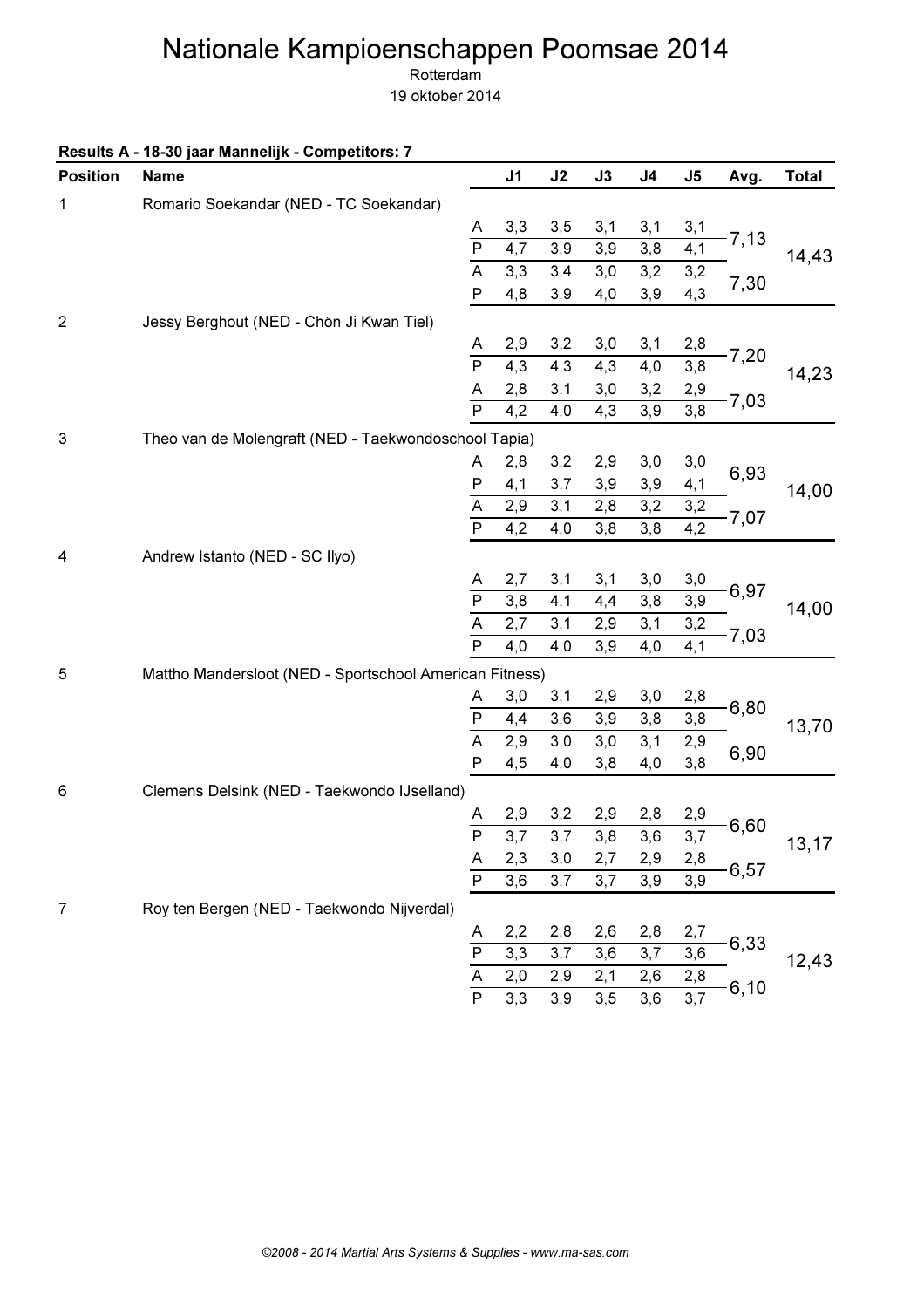Rotterdam 19 oktober 2014

Results A - 18-30 jaar Vrouwelijk - Competitors: 9

| <b>Position</b> | <b>Name</b>                                   |                         | J1  | J2  | J3   | J <sub>4</sub> | J5               | Avg.    | <b>Total</b> |
|-----------------|-----------------------------------------------|-------------------------|-----|-----|------|----------------|------------------|---------|--------------|
| 1               | Lotte de Haas (NED - Taekwondoschool Tapia)   |                         |     |     |      |                |                  |         |              |
|                 |                                               | A                       | 2,9 | 3,1 | 3,2  | 3,3            | 3,3              | 7,00    |              |
|                 |                                               | $\overline{P}$          | 3,8 | 3,3 | 3,9  | 3,7            | 4,4              |         | 14,23        |
|                 |                                               | $\overline{A}$          | 3,0 | 3,2 | 3,5  | 3,4            | 3,3              | 7,23    |              |
|                 |                                               | $\overline{P}$          | 4,0 | 3,4 | 4,0  | 3,8            | $\overline{4,5}$ |         |              |
| $\overline{2}$  | Louise van der Vhee (NED - TKD Soekandar)     |                         |     |     |      |                |                  |         |              |
|                 |                                               | A                       | 3,0 | 3,2 | 3,6  | 3,3            | 3,3              |         |              |
|                 |                                               | $\overline{P}$          | 3,8 | 3,5 | 3,9  | 3,6            | 4,3              | 7,03    | 14,13        |
|                 |                                               | A                       | 3,0 | 3,2 | 3,7  | 3,1            | 3,4              | 7,10    |              |
|                 |                                               | $\mathsf{P}$            | 3,9 | 3,6 | 4,0  | 3,7            | 4,4              |         |              |
| 3               | Gabrielle Coffa (NED - Taekwondoschool Tapia) |                         |     |     |      |                |                  |         |              |
|                 |                                               | A                       | 3,1 | 3,3 | 3,7  | 3,0            | 3,2              |         |              |
|                 |                                               | $\overline{P}$          | 3,9 | 3,6 | 3,9  | 3,7            | 4,2              | 7,03    | 14,00        |
|                 |                                               | $\overline{A}$          | 2,9 | 3,2 | 3,8  | 3,0            | 3,2              |         |              |
|                 |                                               | $\overline{P}$          | 3,8 | 3,6 | 4,0  | 3,7            | $\overline{4,5}$ | 6,97    |              |
| 4               | Luna van Geffen (NED - Taekwondoschool Tapia) |                         |     |     |      |                |                  |         |              |
|                 |                                               | A                       | 2,9 | 3,2 | 3,2  | 3,2            | 3,3              |         |              |
|                 |                                               |                         | 3,7 | 3,4 | 3,9  | 3,8            | 4,3              | 7,00    | 14,00        |
|                 |                                               | $\frac{P}{A}$           | 2,7 | 3,3 | 3,6  | 3,2            | 3,1              |         |              |
|                 |                                               |                         | 3,6 | 3,5 | 4,0  | 3,8            | $\overline{4,2}$ | 7,00    |              |
| 5               | Kiki Cobussen (NED - Taekwondoschool Tapia)   |                         |     |     |      |                |                  |         |              |
|                 |                                               | Α                       | 2,4 | 2,8 | 3,1  | 2,8            | 2,8              |         |              |
|                 |                                               | $\mathsf{P}$            | 3,5 | 3,0 | 3,7  | 3,5            | 3,9              | 6,37    | 12,87        |
|                 |                                               | $\overline{A}$          | 2,1 | 2,8 | 3,2  | 2,8            | 2,9              |         |              |
|                 |                                               | $\overline{\mathsf{P}}$ | 3,4 | 2,9 | 4,0  | 3,6            | 4,1              | 6,50    |              |
| 6               | Michelle Phillips (NED - SC Ilyo)             |                         |     |     |      |                |                  |         |              |
|                 |                                               | A                       | 2,2 | 2,9 | 2,8  | 2,9            | 3,1              |         |              |
|                 |                                               | $\overline{P}$          | 3,4 | 2,8 | 3,6  | 3,6            | 3,9              | 6,40    | 12,57        |
|                 |                                               | A                       | 2,0 | 2,7 | 3,0  | 2,5            | 2,9              |         |              |
|                 |                                               | $\overline{P}$          | 3,3 | 2,8 | 3, 5 | 3,6            | 3,9              | 6,17    |              |
| $\overline{7}$  | Angelique Agterberg (NED - TKD Kawarmala)     |                         |     |     |      |                |                  |         |              |
|                 |                                               | A                       | 2,1 | 2,9 | 2,7  | 2,7            | 3,0              |         |              |
|                 |                                               | $\overline{P}$          | 3,4 | 2,9 | 3,5  | 3,4            | $\overline{3,6}$ | 6,20    | 12,47        |
|                 |                                               | $\overline{A}$          | 2,1 | 2,7 | 2,9  | 2,9            | 2,9              |         |              |
|                 |                                               | $\overline{\mathsf{P}}$ | 3,3 | 2,9 | 3,7  | 3,4            | 3,6              | 6,27    |              |
| 8               | Mirjam Oulkadi (NED - Taekyon)                |                         |     |     |      |                |                  |         |              |
|                 |                                               | A                       | 2,0 | 2,8 | 2,9  | 2,8            | 2,9              |         |              |
|                 |                                               | $\mathsf{P}$            | 3,5 | 2,9 | 3,3  | 3,6            | 3,6              | 6,30    | 12,00        |
|                 |                                               | $\overline{A}$          | 1,3 | 2,4 | 2,6  | 2,5            | 2,5              |         |              |
|                 |                                               | $\overline{P}$          | 2,9 | 2,7 | 3,4  | 3,4            | $\overline{3,9}$ | $-5,70$ |              |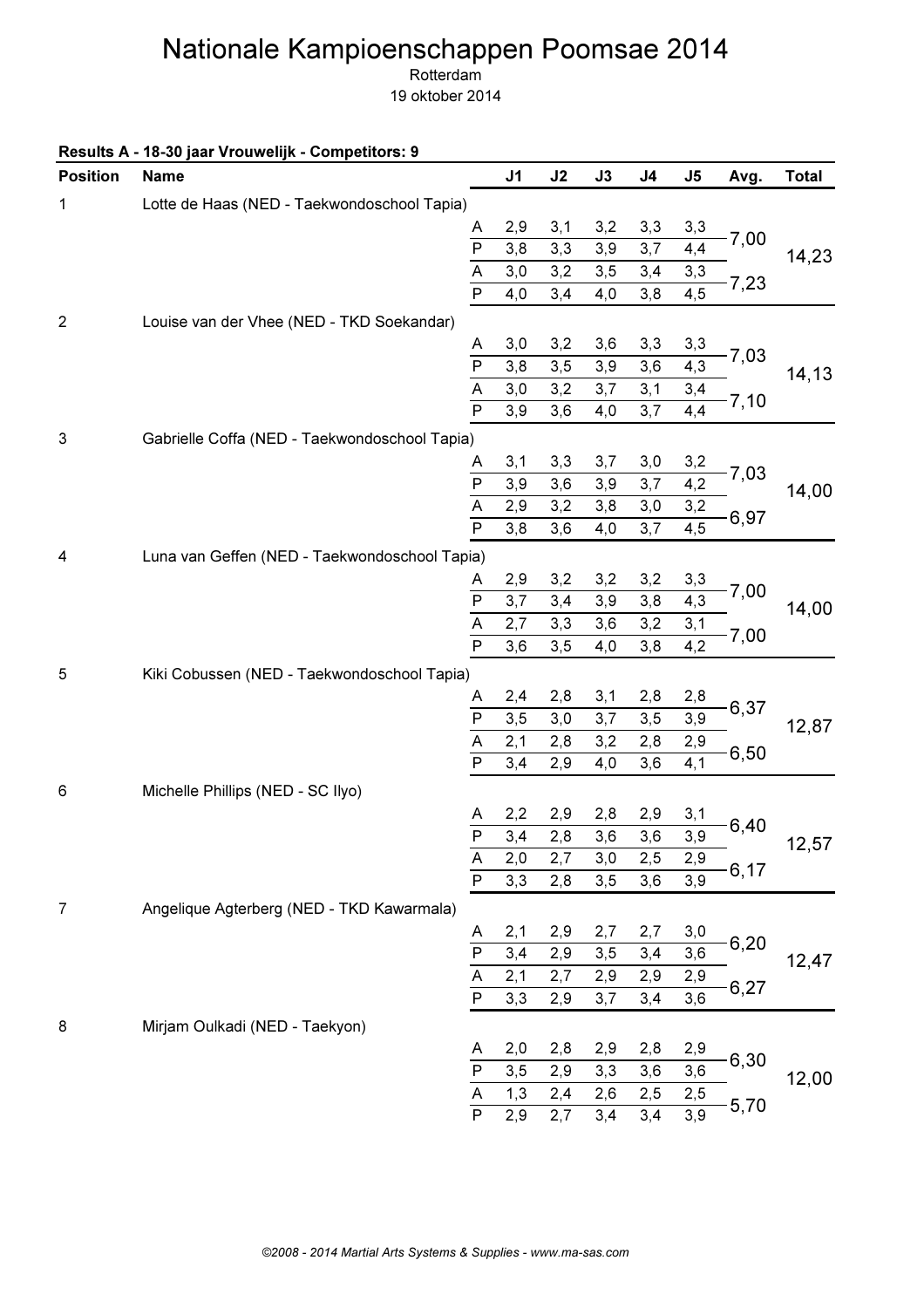Rotterdam

| <b>Position</b> | <b>Name</b>                                            |                | J <sub>1</sub> | J2  | J3  | J4  | J <sub>5</sub> | Avg. | <b>Total</b> |
|-----------------|--------------------------------------------------------|----------------|----------------|-----|-----|-----|----------------|------|--------------|
| 1               | Sebastiaan Sprengers (NED - Taekwondo School Lelystad) |                |                |     |     |     |                |      |              |
|                 |                                                        | A              | 3,3            | 3,1 | 3,0 | 3,0 | 3,1            |      |              |
|                 |                                                        | $\overline{P}$ | 4,1            | 3,8 | 3,9 | 4,0 | 4,0            | 7,03 | 14,20        |
|                 |                                                        | A              | 3,4            | 3,2 | 3,0 | 3,0 | 3,1            |      |              |
|                 |                                                        | $\overline{P}$ | 4,1            | 4,1 | 3,8 | 4,0 | 4,1            | 7,17 |              |
| $\overline{2}$  | Yance Deflers (NED - Taekwondoschool Tapia)            |                |                |     |     |     |                |      |              |
|                 |                                                        | A              | 3,3            | 3,1 | 3,1 | 2,9 | 3,0            |      |              |
|                 |                                                        | P              | 4,0            | 4,1 | 4,0 | 4,0 | 4,0            | 7,07 | 14, 10       |
|                 |                                                        | A              | 3,0            | 3,1 | 3,0 | 2,6 | 3,1            | 7,03 |              |
|                 |                                                        | ${\sf P}$      | 4,0            | 4,0 | 3,9 | 4,0 | 4,0            |      |              |
| 3               | Michael Rosa (NED - Taekwondo Centrum Alkmaar)         |                |                |     |     |     |                |      |              |
|                 |                                                        | A              | 2,9            | 3,1 | 2,9 | 2,9 | 3,0            |      |              |
|                 |                                                        | P              | 3,6            | 3,8 | 3,8 | 4,0 | 3,8            | 6,73 | 13,60        |
|                 |                                                        | A              | 3,1            | 2,9 | 2,9 | 2,9 | 3,0            |      |              |
|                 |                                                        | $\overline{P}$ | 4,0            | 4,0 | 3,8 | 4,0 | 3,8            | 6,87 |              |
| 4               | F Mirbeig (NED - T.V. Moutarazak)                      |                |                |     |     |     |                |      |              |
|                 |                                                        | A              | 2,9            | 2,8 | 2,7 | 3,0 | 2,4            |      |              |
|                 |                                                        | ${\sf P}$      | 3,7            | 3,5 | 3,6 | 4,0 | 3,4            | 6,40 | 12,90        |
|                 |                                                        | A              | 2,8            | 2,8 | 2,6 | 3,0 | 2,7            |      |              |
|                 |                                                        | $\overline{P}$ | 3,7            | 3,9 | 3,6 | 3,9 | 3,3            | 6,50 |              |
|                 |                                                        |                |                |     |     |     |                |      |              |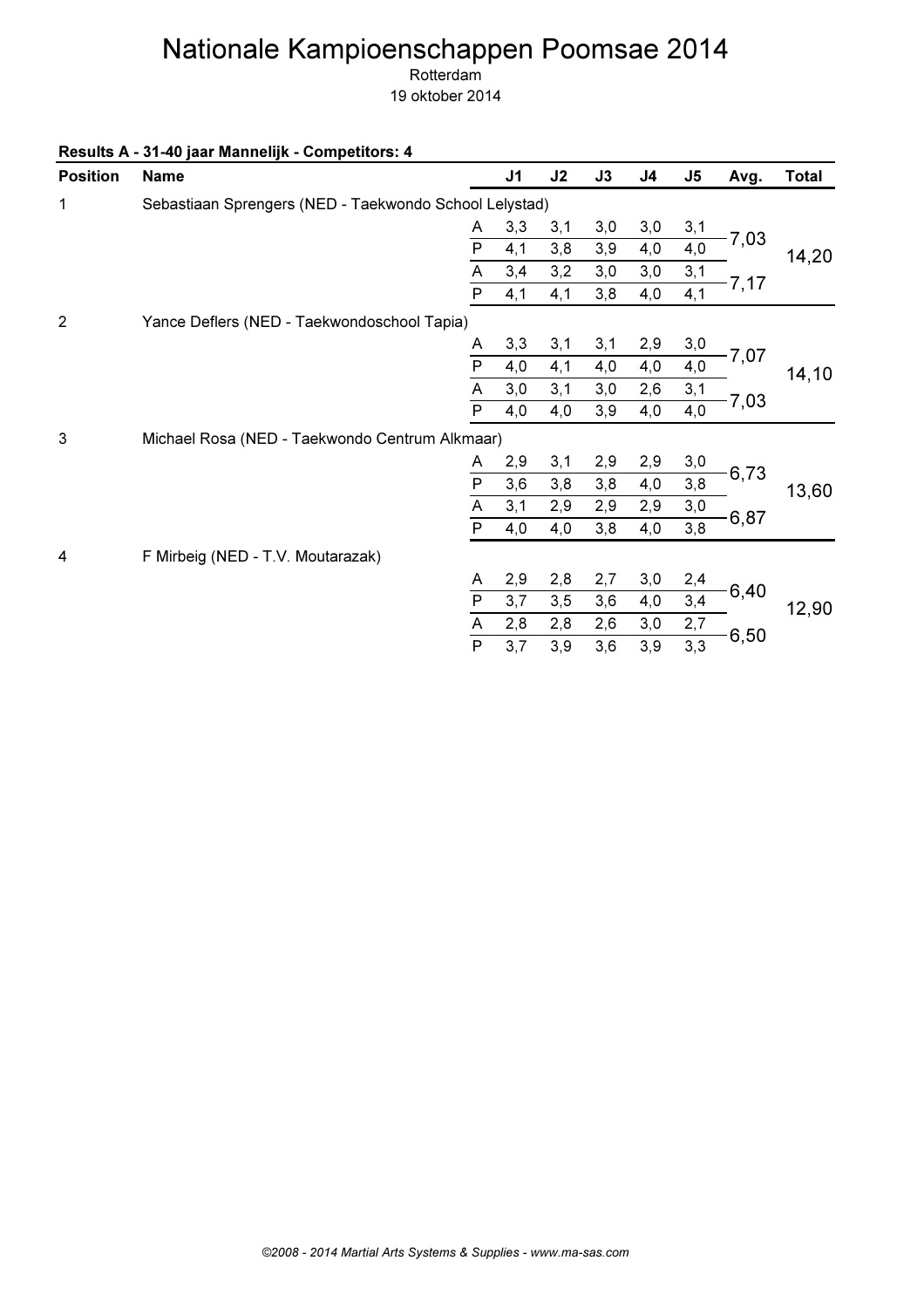Rotterdam

|  |  | Results A - 31-40 jaar Vrouwelijk - Competitors: 3 |
|--|--|----------------------------------------------------|
|--|--|----------------------------------------------------|

| <b>Position</b> | <b>Name</b>                                       |   | J <sub>1</sub> | J2  | J3  | J <sub>4</sub> | J <sub>5</sub> | Avg. | <b>Total</b> |
|-----------------|---------------------------------------------------|---|----------------|-----|-----|----------------|----------------|------|--------------|
| 1               | Marion Hartlieb (NED - TS Hilversum)              |   |                |     |     |                |                |      |              |
|                 |                                                   | A | 2,9            | 2,9 | 3,0 | 2,7            | 3,0            |      |              |
|                 |                                                   | P | 2,9            | 3,7 | 3,9 | 3,9            | 3,9            | 6,77 | 13,63        |
|                 |                                                   | A | 3,2            | 3,0 | 3,1 | 2,8            | 3,0            |      |              |
|                 |                                                   | P | 3,5            | 3,7 | 4,0 | 3,8            | 4,0            | 6,87 |              |
| 2               | Kama Wladzimirow (NED - Ata Olympic)              |   |                |     |     |                |                |      |              |
|                 |                                                   | A | 2,8            | 2,7 | 3,0 | 2,6            | 3,0            |      |              |
|                 |                                                   | P | 3,0            | 3,6 | 3,8 | 3,9            | 4,0            | 6,60 | 13,50        |
|                 |                                                   | Α | 3,2            | 2,9 | 3,0 | 2,8            | 3,2            |      |              |
|                 |                                                   | P | 3,1            | 3,8 | 3,9 | 3,9            | 4,1            | 6,90 |              |
| 3               | Cathelijne Zilverberg (NED - Club Kwon Hoogeveen) |   |                |     |     |                |                |      |              |
|                 |                                                   | A | 2,6            | 2,9 | 3,0 | 2,8            | 3,0            |      |              |
|                 |                                                   | P | 3,1            | 3,7 | 3,9 | 4,0            | 3,9            | 6,73 | 13,47        |
|                 |                                                   | A | 2,8            | 3,1 | 2,9 | 2,9            | 2,8            |      |              |
|                 |                                                   | P | 3,1            | 4,0 | 3,8 | 4,0            | 3,8            | 6,73 |              |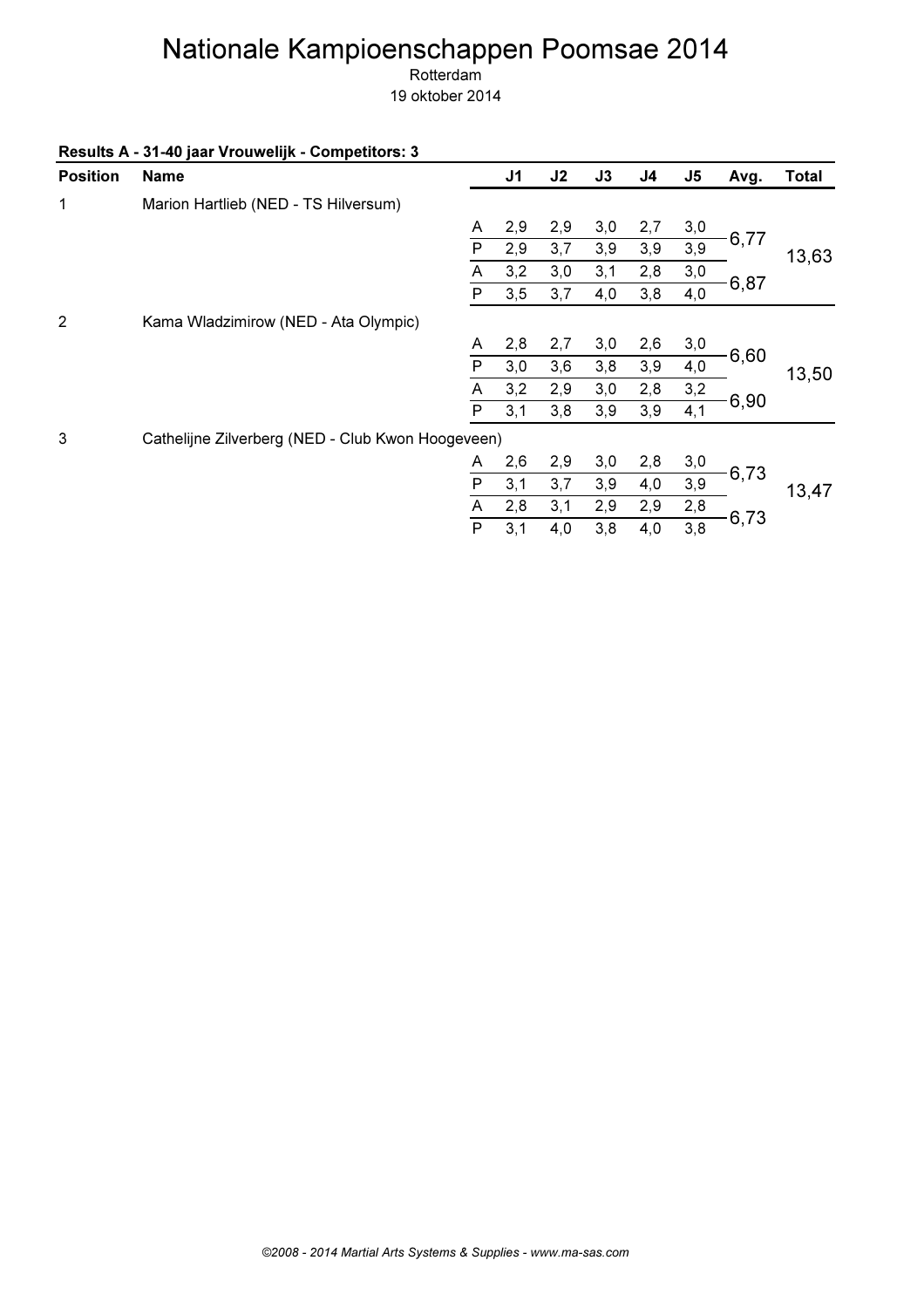Rotterdam

| Results A - 41-50 jaar Mannelijk - Competitors: 3 |  |  |
|---------------------------------------------------|--|--|
|---------------------------------------------------|--|--|

| <b>Position</b> | <b>Name</b>                                 |              | J <sub>1</sub> | J2  | J3  | J4  | J <sub>5</sub> | Avg. | <b>Total</b> |
|-----------------|---------------------------------------------|--------------|----------------|-----|-----|-----|----------------|------|--------------|
| 1               | Maziar Ebrahimi (NED - Ata Olympic)         |              |                |     |     |     |                |      |              |
|                 |                                             | A            | 2,8            | 2,9 | 2,7 | 3,3 | 2,9            |      |              |
|                 |                                             | P            | 3,7            | 3,8 | 3,8 | 3,9 | 3,8            | 6,67 | 13,30        |
|                 |                                             | A            | 3,0            | 2,8 | 2,8 | 3,1 | 3,0            |      |              |
|                 |                                             | $\mathsf{P}$ | 3,7            | 3,6 | 3,7 | 4,0 | 3,7            | 6,63 |              |
| 2               | Silvo Hoeks (NED - Taekwondo Zuid)          |              |                |     |     |     |                |      |              |
|                 |                                             | A            | 2,2            | 2,4 | 2,5 | 3,3 | 2,9            |      |              |
|                 |                                             | P            | 3,2            | 3,7 | 3,9 | 4,0 | 3,7            | 6,37 | 13,00        |
|                 |                                             | Α            | 2,5            | 2,8 | 2,4 | 3,2 | 3,2            |      |              |
|                 |                                             | P            | 3,5            | 3,8 | 3,7 | 4,0 | 3,9            | 6,63 |              |
| 3               | Mike Fox (NED - Taekwondo Academy Parkstad) |              |                |     |     |     |                |      |              |
|                 |                                             | A            | 2,6            | 2,6 | 2,2 | 2,9 | 2,8            |      |              |
|                 |                                             | P            | 3,6            | 3,6 | 3,7 | 3,9 | 3,5            | 6,30 | 12,60        |
|                 |                                             | Α            | 2,5            | 2,7 | 2,5 | 3,2 | 2,8            |      |              |
|                 |                                             | P            | 3,5            | 3,5 | 3,7 | 4,0 | 3,7            | 6,30 |              |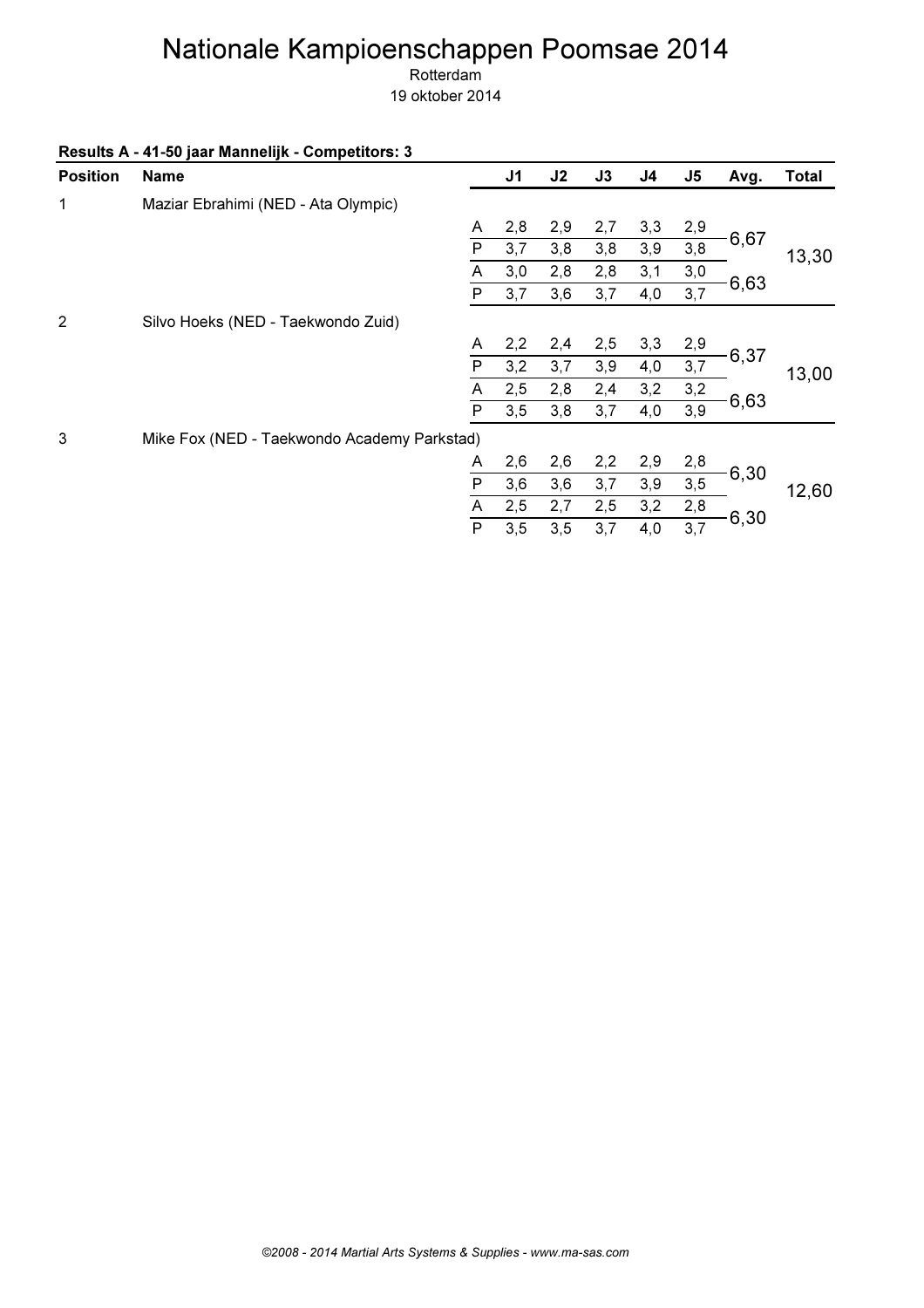Rotterdam

| Results A - 41-50 jaar Vrouwelijk - Competitors: 2 |  |
|----------------------------------------------------|--|
|                                                    |  |

| <b>Position</b> | <b>Name</b>                                                |     | J <sub>1</sub> | J2  | J3  | J <sub>4</sub> | J5   | Avg.  | <b>Total</b> |
|-----------------|------------------------------------------------------------|-----|----------------|-----|-----|----------------|------|-------|--------------|
| 1               | Linda van Teunenbroek (NED - Sportschool American Fitness) |     |                |     |     |                |      |       |              |
|                 |                                                            | A   | 2,9            | 2,7 | 3,1 | 3,3            | 2,8  |       |              |
|                 |                                                            | P   | 3,7            | 3,7 | 3,9 | 4,1            | 3,7  | 6,70  | 13,53        |
|                 |                                                            | A   | 2,9            | 2,9 | 3,3 | 3,4            | 2,8  |       |              |
|                 |                                                            | Р   | 3,7            | 3,6 | 4,3 | 3,9            | 3,8  | -6,83 |              |
| 2               | Wiang Wijkhuizen (NED - Taekwondoschool Tapia)             |     |                |     |     |                |      |       |              |
|                 |                                                            | A   | 2,7            | 2,4 | 2,9 | 3,5            | 2,7  |       |              |
|                 |                                                            | P   | 3,4            | 3,5 | 3,9 | 3,8            | 3,7  | 6,43  | 12,60        |
|                 |                                                            | A   | 2,6            | 2,3 | 3,0 | 3,2            | 2,5  |       |              |
|                 | P                                                          | 3,3 | 3,4            | 3,6 | 3,9 | 3,4            | 6,17 |       |              |
|                 |                                                            |     |                |     |     |                |      |       |              |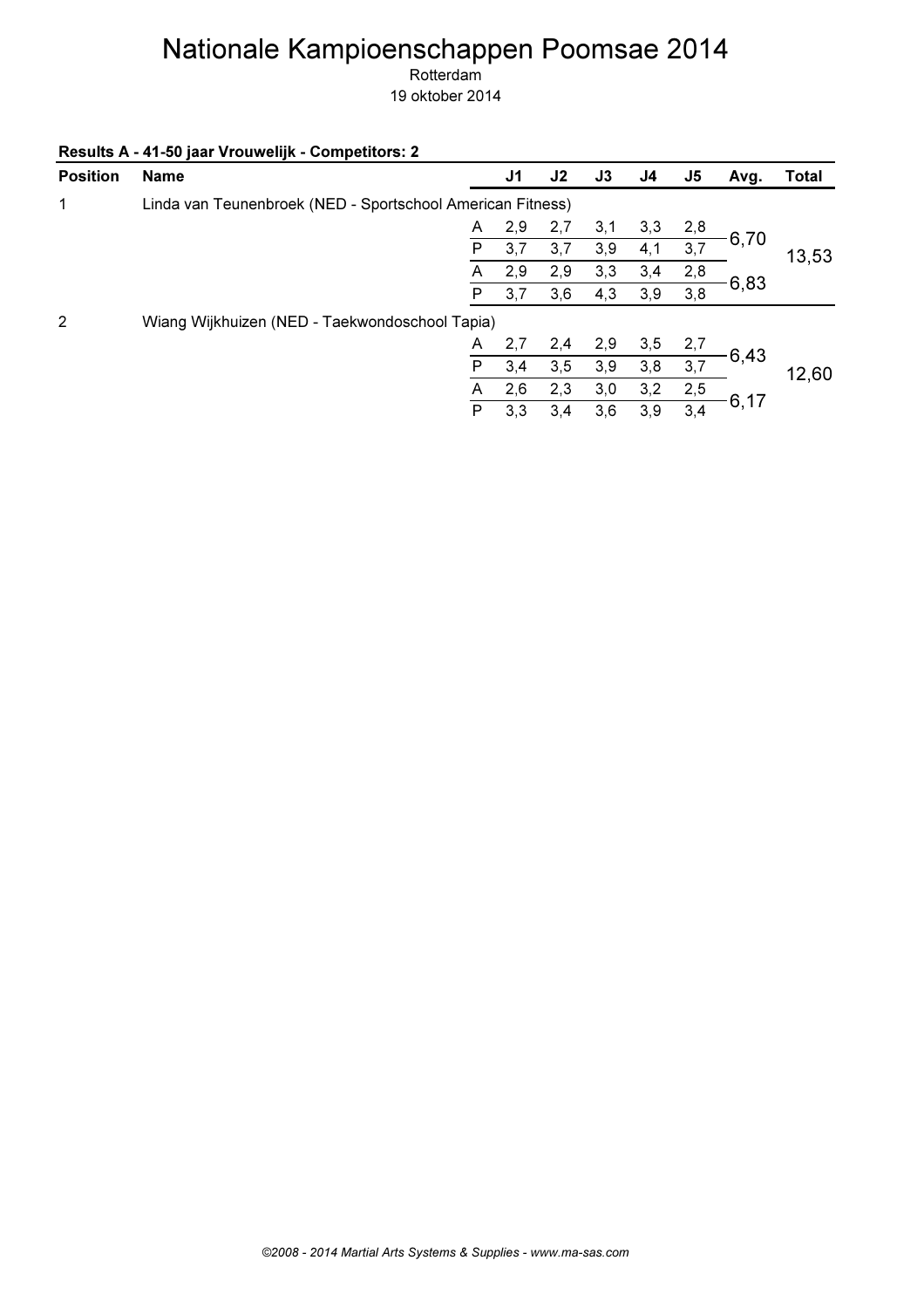Rotterdam

|                 | Results A - 51-60 jaar Mannelijk - Competitors: 4 |                |                |     |     |                |               |      |              |
|-----------------|---------------------------------------------------|----------------|----------------|-----|-----|----------------|---------------|------|--------------|
| <b>Position</b> | <b>Name</b>                                       |                | J <sub>1</sub> | J2  | J3  | J <sub>4</sub> | $\mathsf{J5}$ | Avg. | <b>Total</b> |
| $\mathbf{1}$    | Ata Alavi (NED - Ata Olympic)                     |                |                |     |     |                |               |      |              |
|                 |                                                   | Α              | 3,2            | 3,5 | 3,3 | 3,2            | 3,4           |      |              |
|                 |                                                   | $\overline{P}$ | 4,6            | 4,1 | 4,5 | 4,2            | 4,4           | 7,67 | 15,47        |
|                 |                                                   | A              | 3,3            | 3,7 | 3,1 | 3,4            | 3,3           |      |              |
|                 |                                                   | $\overline{P}$ | 4,6            | 4,4 | 4,5 | 4,5            | 4,2           | 7,80 |              |
| $\overline{2}$  | Martin Smit (NED - Taekwondoschool Tapia)         |                |                |     |     |                |               |      |              |
|                 |                                                   | Α              | 2,8            | 3,3 | 3,2 | 2,8            | 2,8           |      |              |
|                 |                                                   | ${\sf P}$      | 3,6            | 3,8 | 4,2 | 3,6            | 3,8           | 6,67 | 13,60        |
|                 |                                                   | A              | 2,7            | 3,3 | 2,9 | 2,9            | 3,8           | 6,93 |              |
|                 |                                                   | $\overline{P}$ | 3,4            | 3,9 | 4,2 | 3,9            | 3,9           |      |              |
| 3               | Hans Beulen (NED - Beulen)                        |                |                |     |     |                |               |      |              |
|                 |                                                   | A              | 2,7            | 3,0 | 3,0 | 3,0            | 2,8           |      |              |
|                 |                                                   | $\overline{P}$ | 3,6            | 3,9 | 4,1 | 3,7            | 3,8           | 6,73 | 13,40        |
|                 |                                                   | A              | 2,6            | 3,2 | 3,1 | 2,9            | 2,7           |      |              |
|                 |                                                   | $\overline{P}$ | 3,7            | 3,8 | 4,1 | 3,5            | 3,8           | 6,67 |              |
| 4               | Rom Langerak (NED - Arashi)                       |                |                |     |     |                |               |      |              |
|                 |                                                   | A              | 2,6            | 3,2 | 2,9 | 3,0            | 2,7           |      |              |
|                 |                                                   | $\overline{P}$ | 3,4            | 3,8 | 4,1 | 3,8            | 3,7           | 6,63 | 13,07        |
|                 |                                                   | A              | 2,6            | 3,1 | 2,8 | 2,8            | 2,7           | 6,43 |              |
|                 |                                                   | $\overline{P}$ | 3,5            | 4,1 | 3,9 | 3,5            | 3,6           |      |              |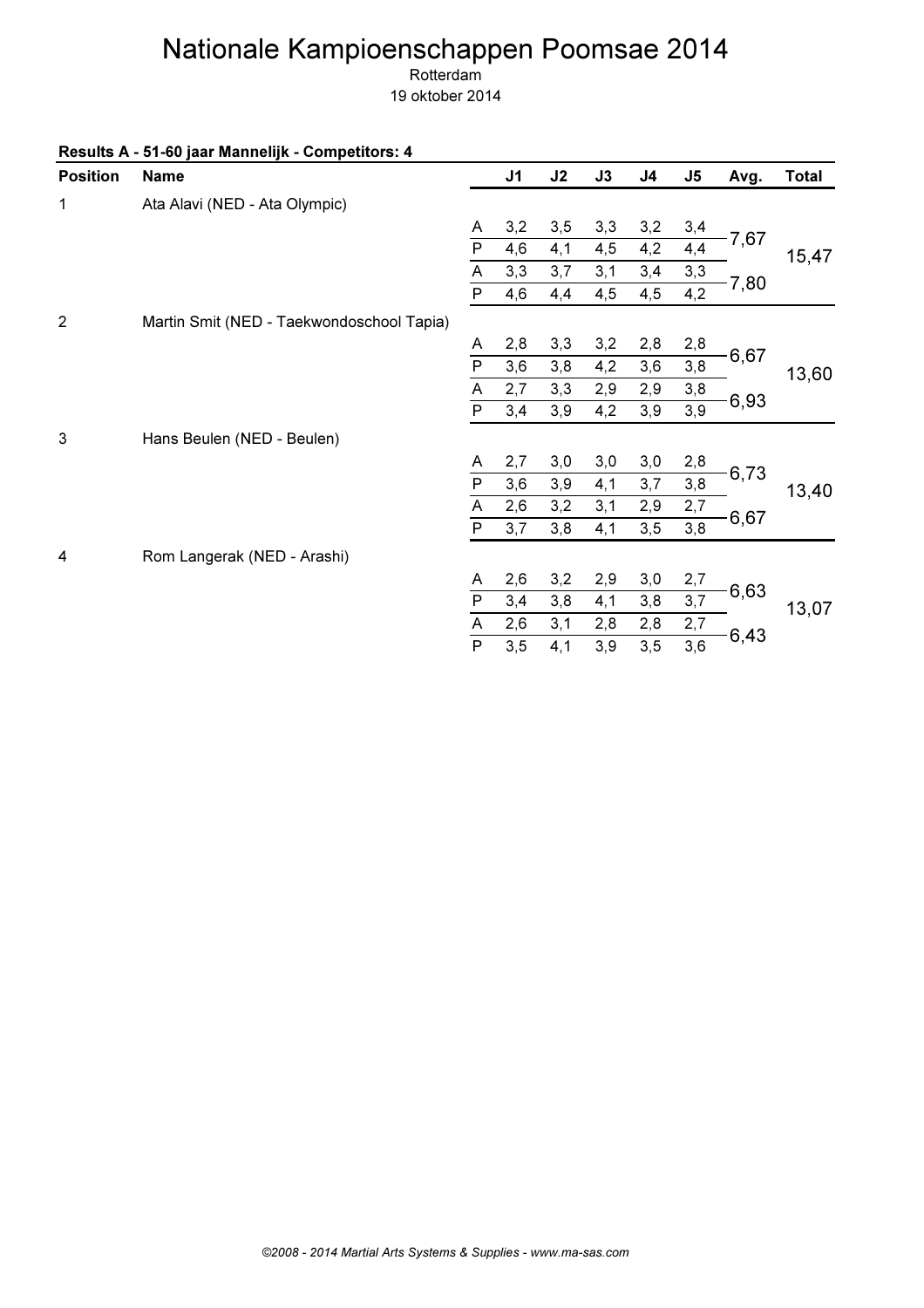Rotterdam

| Results A - 61-65 jaar Mannelijk - Competitors: 2 |  |  |
|---------------------------------------------------|--|--|
|---------------------------------------------------|--|--|

| <b>Position</b> | <b>Name</b>                            |   | J1  | J2  | J3  | J4  | J <sub>5</sub> | Avg.    | <b>Total</b> |
|-----------------|----------------------------------------|---|-----|-----|-----|-----|----------------|---------|--------------|
| 1               | Amarnath Dihal (NED - Pusaka)          |   |     |     |     |     |                |         |              |
|                 |                                        | A | 2,3 | 2,9 | 2,9 | 2,9 | 2,7            |         |              |
|                 |                                        | P | 3,4 | 4,2 | 3,4 | 3,4 | 3,6            | 6,30    | 12,73        |
|                 |                                        | A | 2,3 | 3,1 | 3,1 | 2,7 | 2,9            |         |              |
|                 |                                        | P | 3,3 | 4,4 | 3,4 | 3,7 | 3,5            | $-6,43$ |              |
| 2               | Othmar Verveer (NED - TKD Papendrecht) |   |     |     |     |     |                |         |              |
|                 |                                        | A | 2,1 | 2,8 | 2,5 | 2,3 | 2,6            |         |              |
|                 |                                        | P | 3,2 | 4,0 | 3,7 | 3,0 | 3,3            | 5,87    | 11,70        |
|                 |                                        | A | 2,1 | 2,8 | 2,9 | 2,8 | 2,2            |         |              |
|                 |                                        | P | 3,2 | 4,0 | 3,2 | 3,0 | 3,3            | $-5,83$ |              |
|                 |                                        |   |     |     |     |     |                |         |              |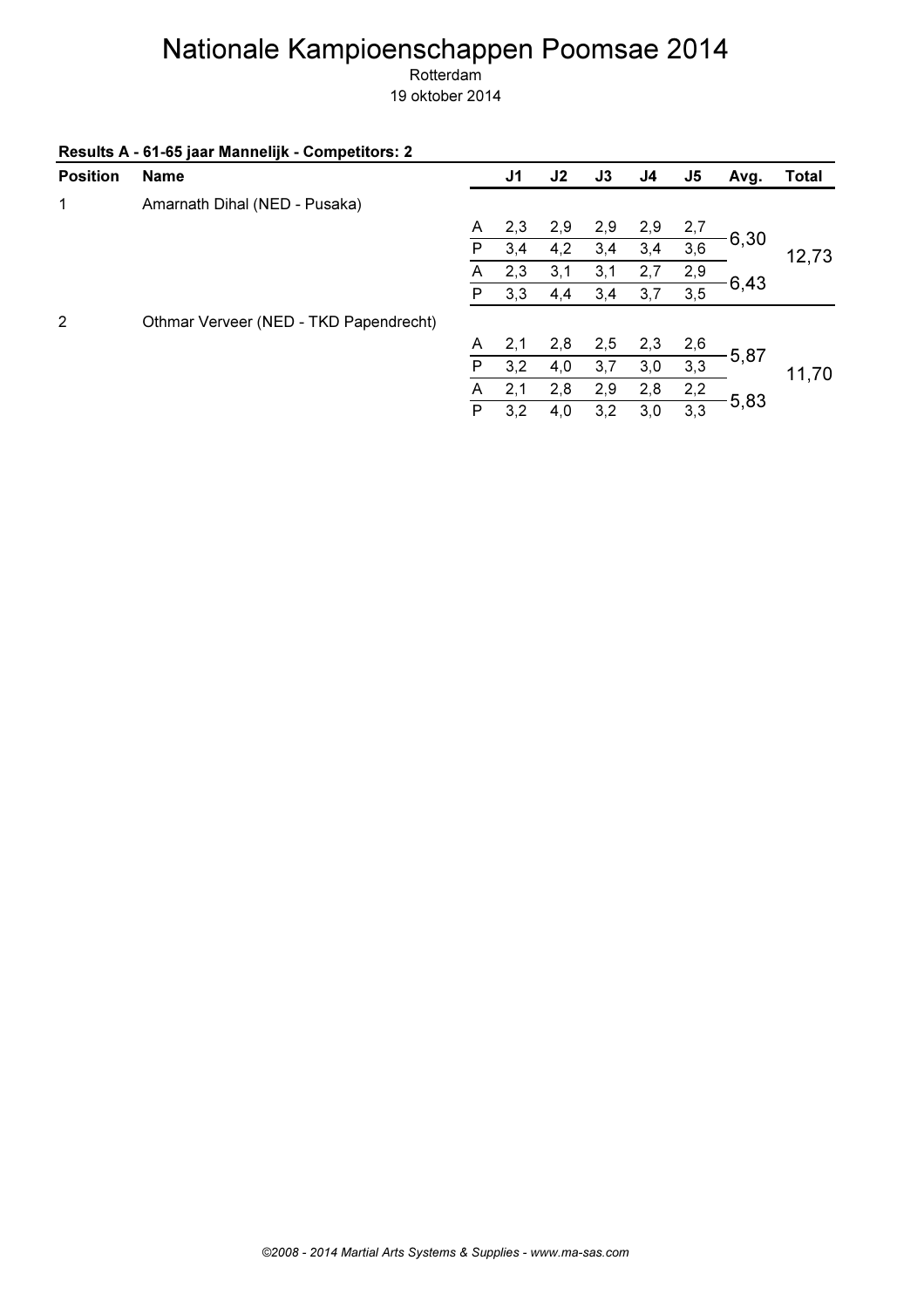|  |  | Results A - 66+ jaar Mannelijk - Competitors: 1 |
|--|--|-------------------------------------------------|
|--|--|-------------------------------------------------|

| <b>Name</b> | J1          | J2                                                        | J3                 | J4  | J5  | Avq. | Total        |
|-------------|-------------|-----------------------------------------------------------|--------------------|-----|-----|------|--------------|
|             |             |                                                           |                    |     |     |      |              |
|             |             |                                                           | 2,6                |     |     |      |              |
|             | 3,4         |                                                           | 3,5                | 3,1 | 3,4 |      | 12,57        |
|             | 2,6         | 3,3                                                       | 3,0                | 2,8 | 2,4 |      |              |
|             | 3,4         | 4,2                                                       | 3.8                | 3.4 | 3,5 |      |              |
|             | P<br>A<br>P | Robert Poublon (NED - Sportschool American Fitness)<br>A, | $2,5$ $3,0$<br>3,9 |     | 3,0 | 2,7  | 6,20<br>6,37 |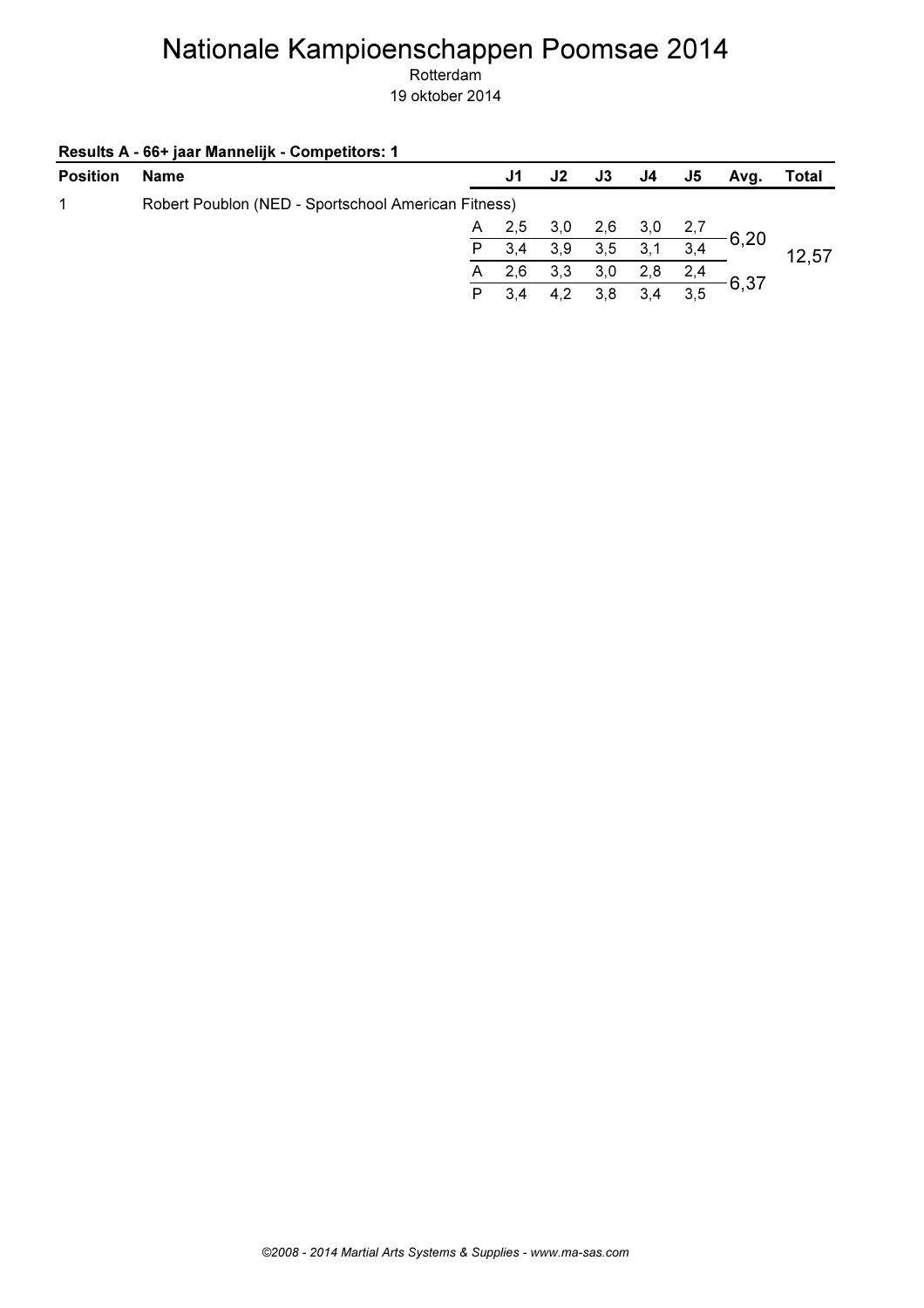Rotterdam

| Results A - Paar - 18-30 jaar - Competitors: 3 |  |
|------------------------------------------------|--|
|------------------------------------------------|--|

| <b>Position</b> | <b>Name</b>                                    |              | J <sub>1</sub> | J2  | J3  | J <sub>4</sub> | J <sub>5</sub> | Avg.    | <b>Total</b> |
|-----------------|------------------------------------------------|--------------|----------------|-----|-----|----------------|----------------|---------|--------------|
| 1               | Jessy & Louise (NED - Chön Ji Kwan Tiel)       |              |                |     |     |                |                |         |              |
|                 |                                                | A            | 2,6            | 3,4 | 3,4 | 3,2            | 3,2            |         |              |
|                 |                                                | $\mathsf{P}$ | 3,6            | 4,5 | 4,0 | 4,2            | 3,9            | 7,30    | 14,47        |
|                 |                                                | A            | 2,7            | 3,4 | 3,5 | 2,9            | 3,3            |         |              |
|                 |                                                | ${\sf P}$    | 3,7            | 4,7 | 3,9 | 3,8            | 4,2            | $-7,17$ |              |
| $\overline{2}$  | Gabrielle & Davy (NED - Taekwondoschool Tapia) |              |                |     |     |                |                |         |              |
|                 |                                                | A            | 2,9            | 3,3 | 3,6 | 3,1            | 2,9            |         |              |
|                 |                                                | P            | 3,8            | 4,5 | 4,9 | 3,5            | 3,8            | 7,13    | 14,07        |
|                 |                                                | A            | 2,9            | 3,2 | 3,7 | 3,0            | 3,0            |         |              |
|                 |                                                | P            | 3,6            | 4,6 | 4,0 | 3,8            | 3,8            | 6,93    |              |
| 3               | Angelique & Clemens (NED - TKD Kawarmala)      |              |                |     |     |                |                |         |              |
|                 |                                                | A            | 1,9            | 3,0 | 3,1 | 3,2            | 2,6            |         |              |
|                 |                                                | P            | 3,3            | 3,9 | 3,9 | 3,7            | 3,3            | 6,53    | 12,97        |
|                 |                                                | A            | 2,2            | 2,9 | 2,9 | 2,8            | 2,1            |         |              |
|                 |                                                | ${\sf P}$    | 3,4            | 4,0 | 4,0 | 4,0            | 3,2            | $-6,43$ |              |
|                 |                                                |              |                |     |     |                |                |         |              |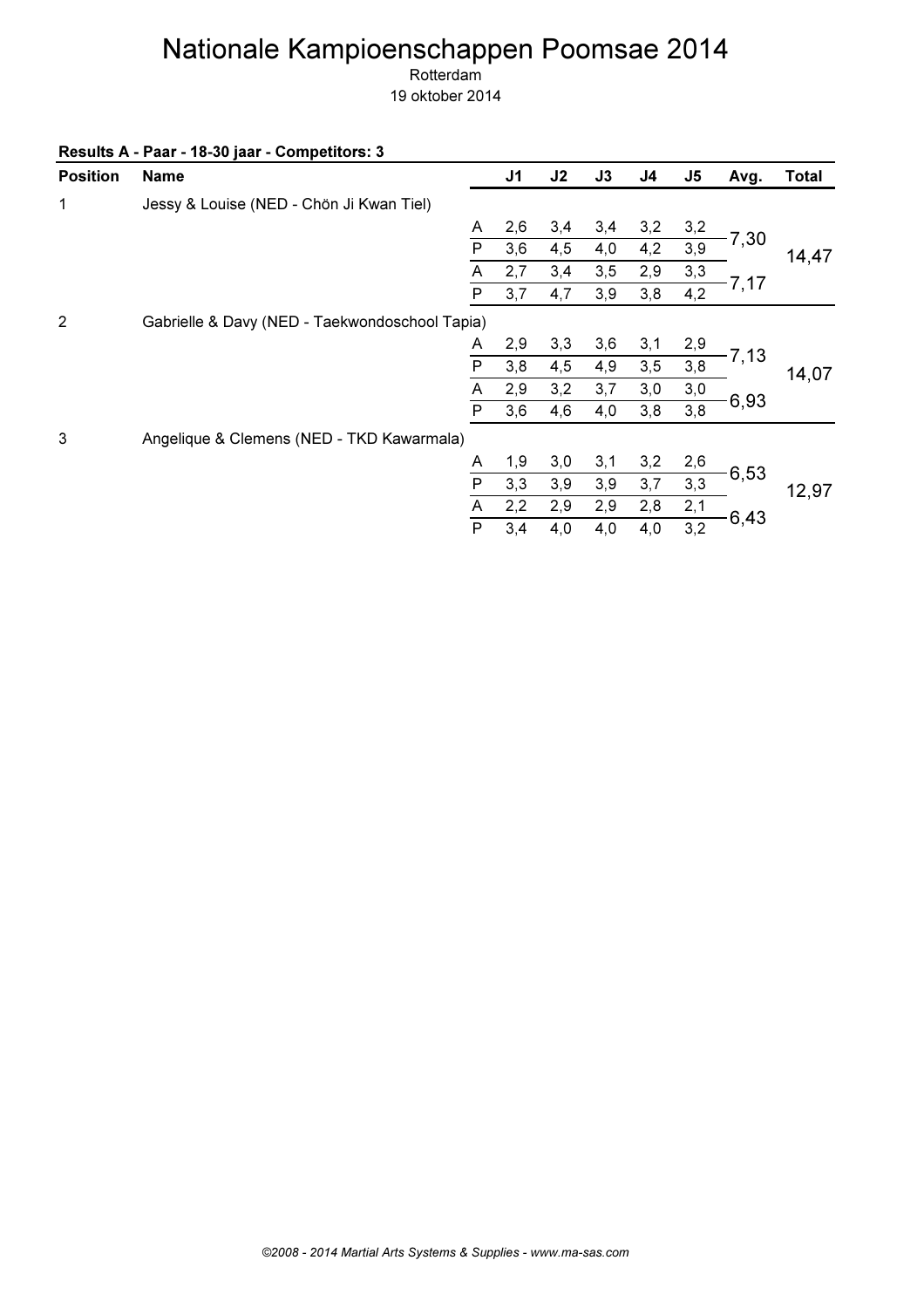Rotterdam 19 oktober 2014

#### Results A - Paar - 31+ jaar - Competitors: 1

| <b>Position</b> | <b>Name</b>                              |   | J1  | J <sub>2</sub> | J3  | J4  | J5  | Avg. | Total |
|-----------------|------------------------------------------|---|-----|----------------|-----|-----|-----|------|-------|
| 1               | Marion & Sebastiaan (NED - TS Hilversum) |   |     |                |     |     |     |      |       |
|                 |                                          | A | 2,9 | 2,9            | 3,0 | 2,9 | 2,8 |      |       |
|                 |                                          | P | 3,0 | 3,9            | 3,9 | 4,0 | 3,9 | 6,80 | 13,80 |
|                 |                                          | A | 3,4 | 3,1            | 3,0 | 2,9 | 3,1 |      |       |
|                 |                                          | P | 3.6 | 3.9            | 3.9 | 4.1 | 4,0 | 7,00 |       |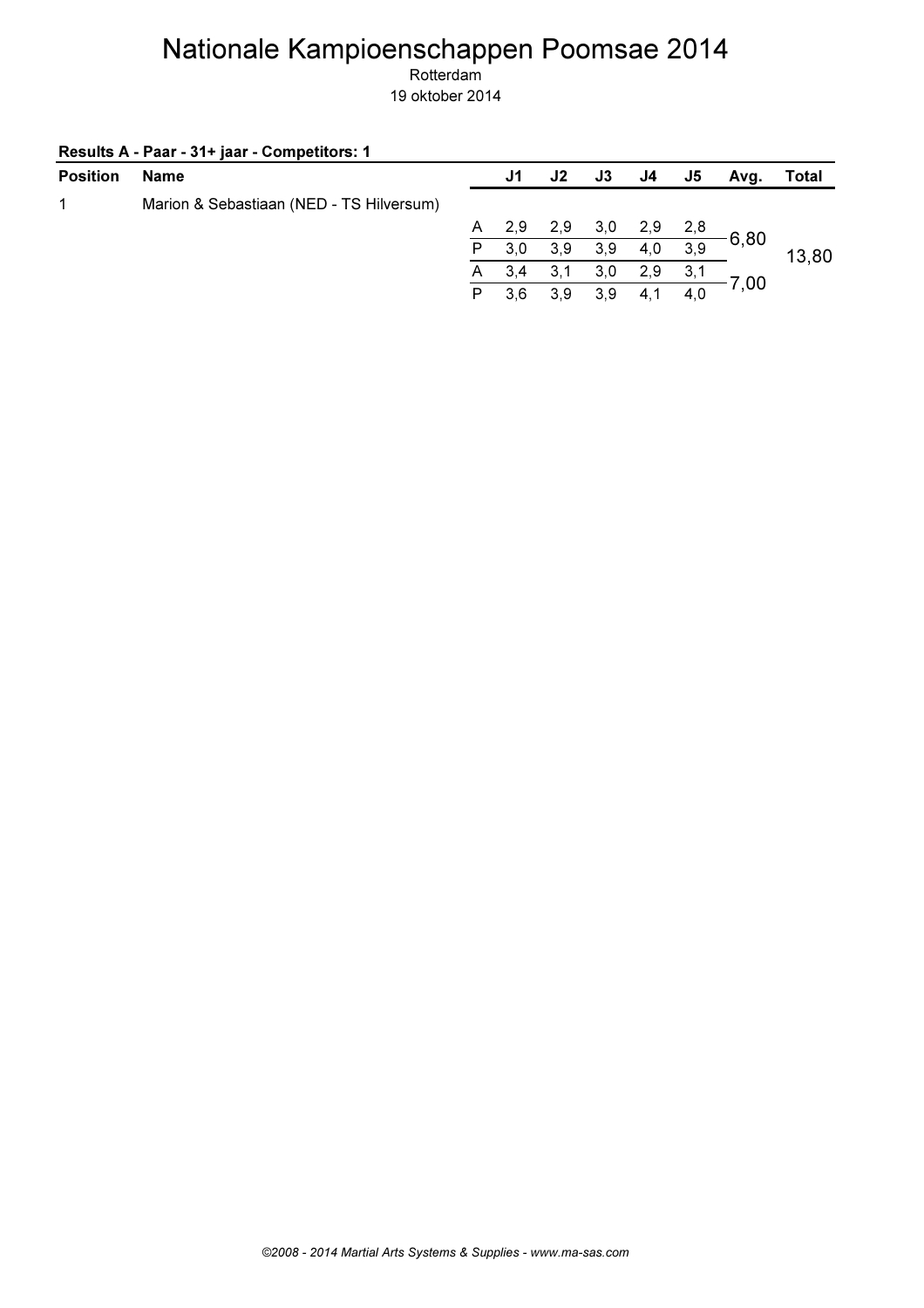Rotterdam 19 oktober 2014

Results A-Paar-15-17 - Competitors: 1

| <b>Position</b> | Name                                       |   | J1  | J2  | J3  | J4  | J5  | Avg.    | Total |
|-----------------|--------------------------------------------|---|-----|-----|-----|-----|-----|---------|-------|
| 1               | Cassy & Joel (NED - Taekwondoschool Tapia) |   |     |     |     |     |     |         |       |
|                 |                                            | A | 3,3 | 3,1 | 3,2 | 3,0 | 3,1 | $-7,10$ |       |
|                 |                                            | P | 3,6 | 4,0 | 4,1 | 3,9 | 4,0 |         | 13,87 |
|                 |                                            | A | 2,9 | 2,9 | 3,0 | 2,8 | 2,8 |         |       |
|                 |                                            | P | 3.4 | 3,9 | 3,9 | 3.9 | 3,9 | 6,77    |       |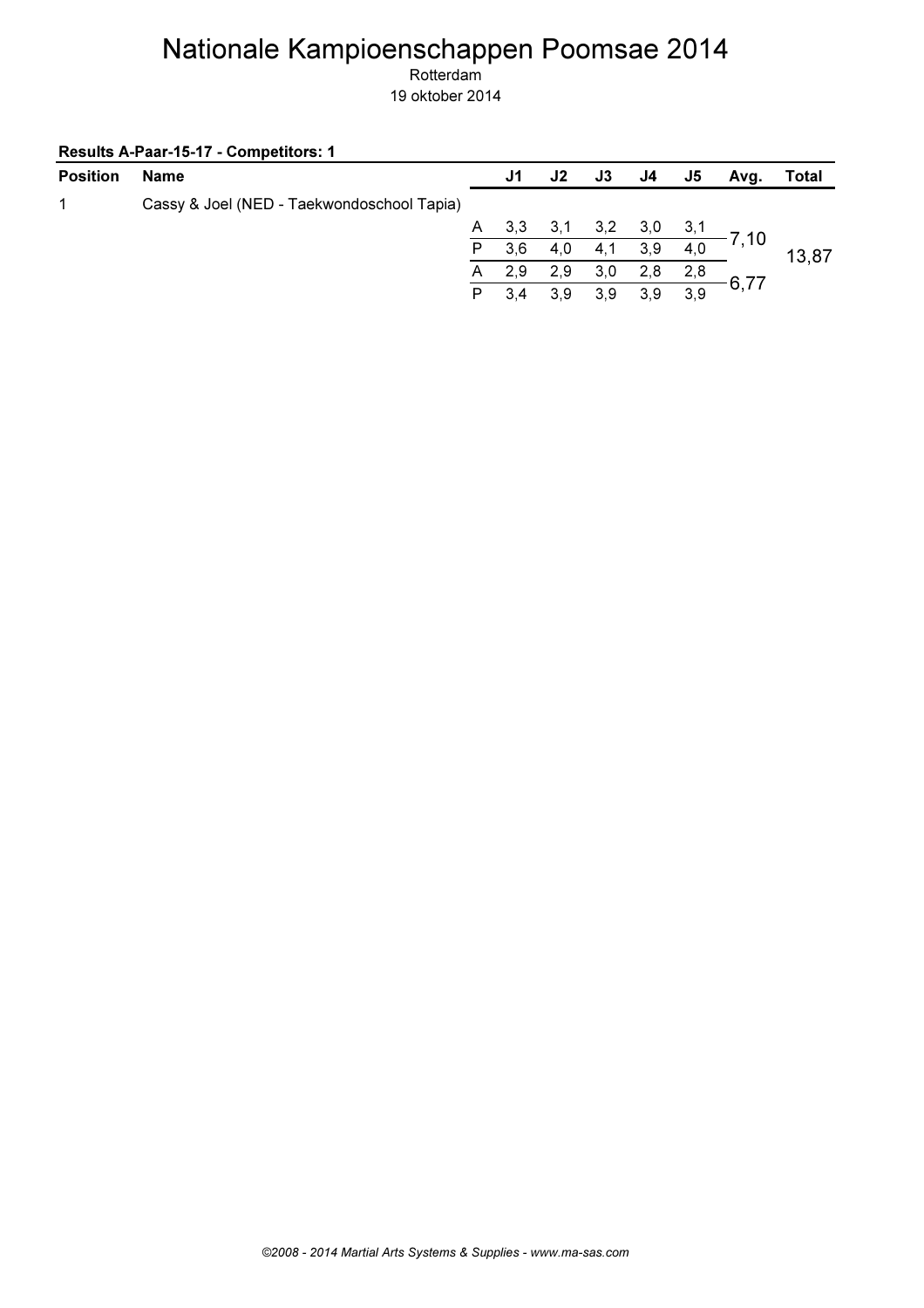Rotterdam 19 oktober 2014

Results A-Team-15-17-F - Competitors: 1

| <b>Position</b> | <b>Name</b>                                           |              | J1  | J2  | J3   | J4  | J5  | Avq. | Total |
|-----------------|-------------------------------------------------------|--------------|-----|-----|------|-----|-----|------|-------|
| 1               | Cassy, Melissa & Geline (NED - Taekwondoschool Tapia) |              |     |     |      |     |     |      |       |
|                 |                                                       | A            | 2,8 | 2.6 | 2,5  | 3,0 | 2,8 |      |       |
|                 |                                                       | P.           | 3.6 | 3,6 | 4,2  | 4,1 | 3,9 | 6,60 | 13,43 |
|                 |                                                       | $\mathsf{A}$ | 3,0 | 3,0 | 2,9  | 3,3 | 3,0 |      |       |
|                 |                                                       | P            | 3.8 | 3,6 | -3.7 | 4.0 | 4,0 | 6,83 |       |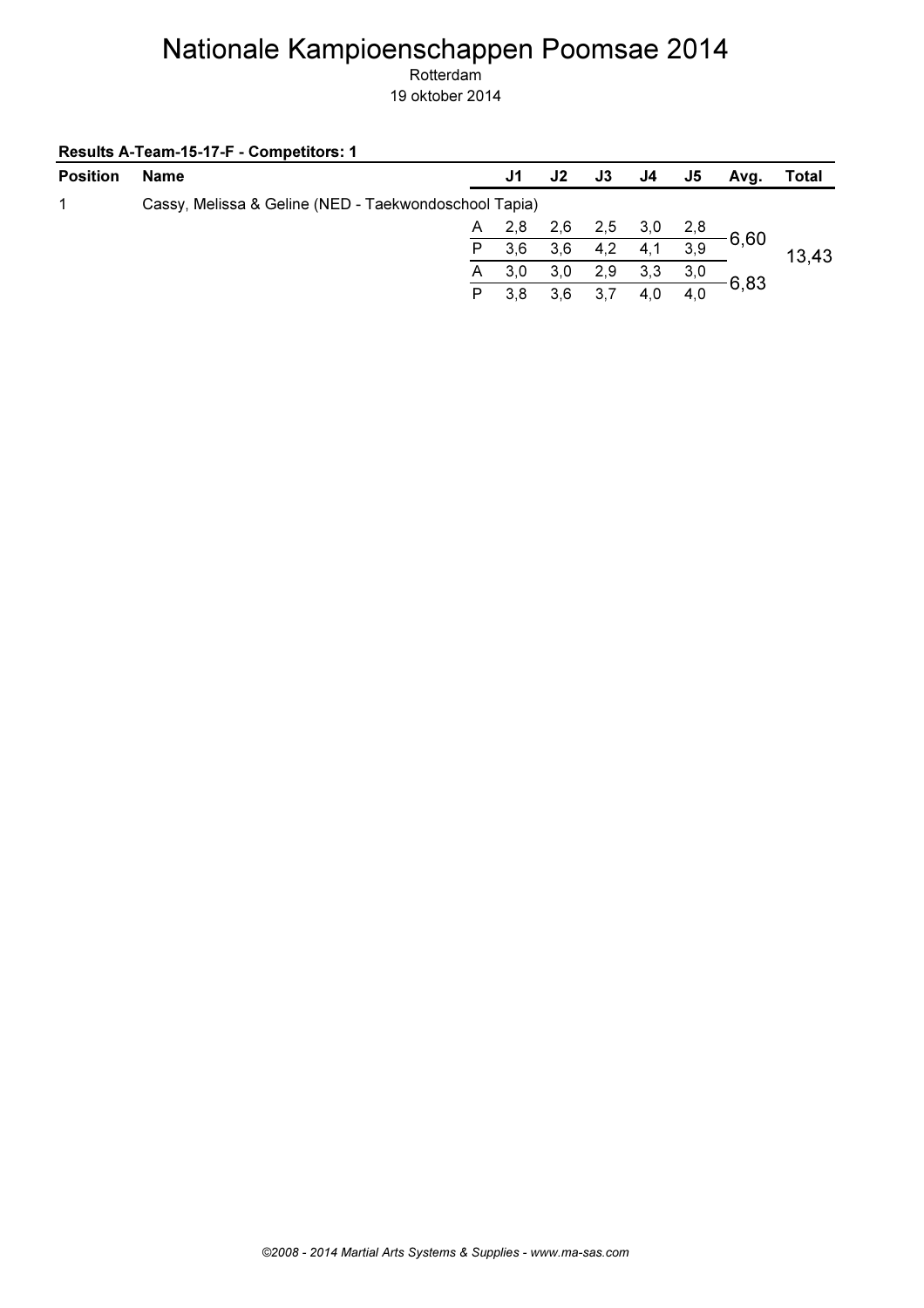Rotterdam 19 oktober 2014

Results A-Team-18-30-F - Competitors: 1

| <b>Position</b> | <b>Name</b>                                           |   | J1    | J <sub>2</sub> | J3  | J4.  | J5  | Avq.                 | Total |
|-----------------|-------------------------------------------------------|---|-------|----------------|-----|------|-----|----------------------|-------|
| 1               | Gabrielle, Lotte & Luna (NED - Taekwondoschool Tapia) |   |       |                |     |      |     |                      |       |
|                 |                                                       |   | A 3,1 | 3.6            | 3,6 | 3,0  |     | $\frac{3.3}{2}$ 7,30 |       |
|                 |                                                       | P | 3,9   | 4,5            | 3,8 | 3,9  | 4,1 |                      | 14,33 |
|                 |                                                       | A | 2,8   | 3,3            | 3,4 | 3,0  | 2,8 |                      |       |
|                 |                                                       | P | 4.1   | 4.5            | 4.0 | -3.9 | 3,9 | 7,03                 |       |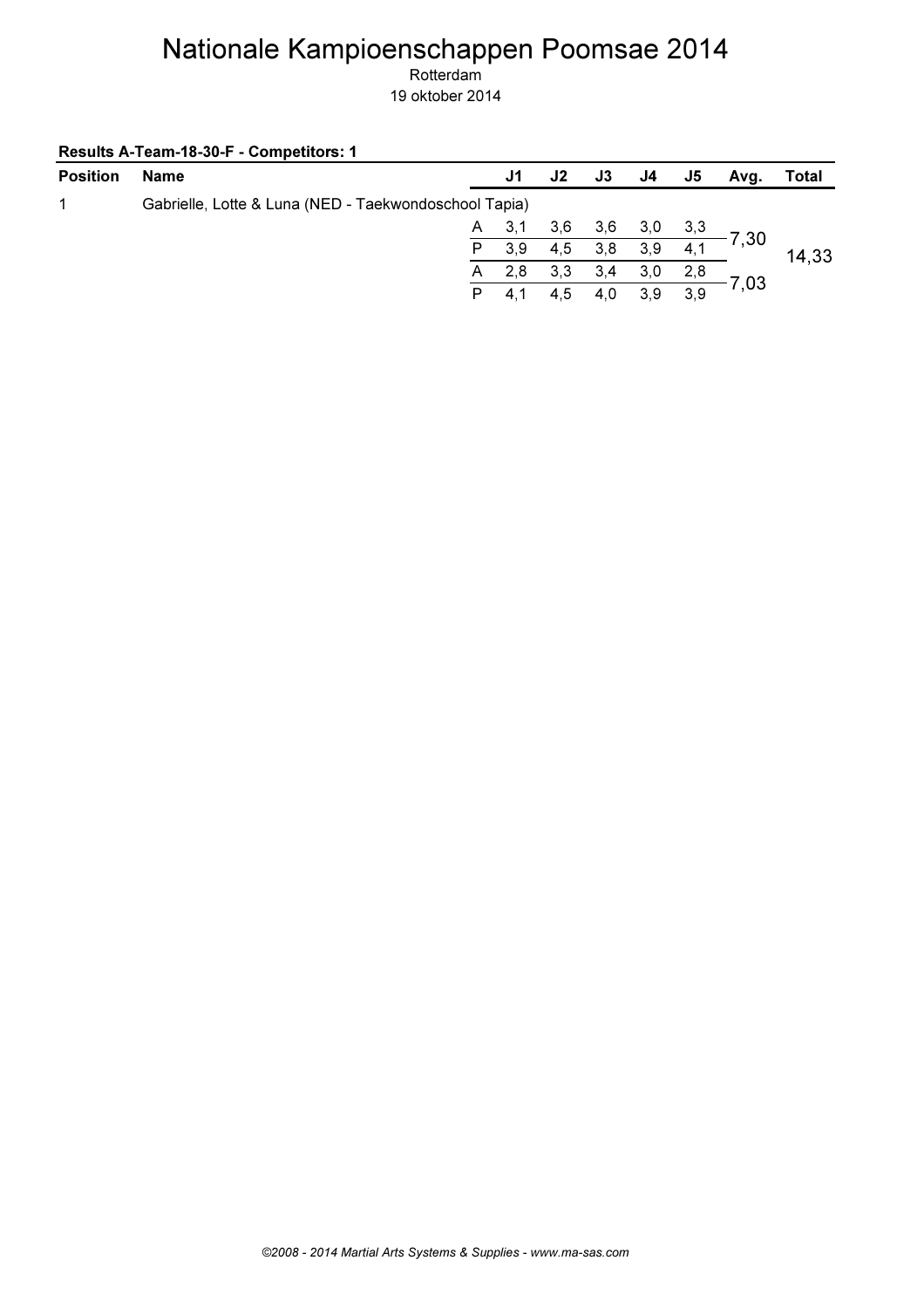| Results B - - 8 jaar mannelijk - Competitors: 1 |  |  |  |
|-------------------------------------------------|--|--|--|
|-------------------------------------------------|--|--|--|

| <b>Position</b> | <b>Name</b>                         |   | J1  | J2  | <b>J3</b> | J4. | J5  | Avg. | Total |
|-----------------|-------------------------------------|---|-----|-----|-----------|-----|-----|------|-------|
|                 | Bailo Balde (NED - TKD Papendrecht) |   |     |     |           |     |     |      |       |
|                 |                                     | A | 2,2 | 3,0 | 1,5       | 2,5 | 2,8 |      |       |
|                 |                                     | P | 2,9 | 2,9 | 2,9       | 3,0 | 2,7 | 5,40 | 11.03 |
|                 |                                     | A |     | 3,0 | 2,8       | 2,5 |     |      |       |
|                 |                                     | P | 2,9 | 3,0 | 3.5       | 3.0 | 2,7 | 5,63 |       |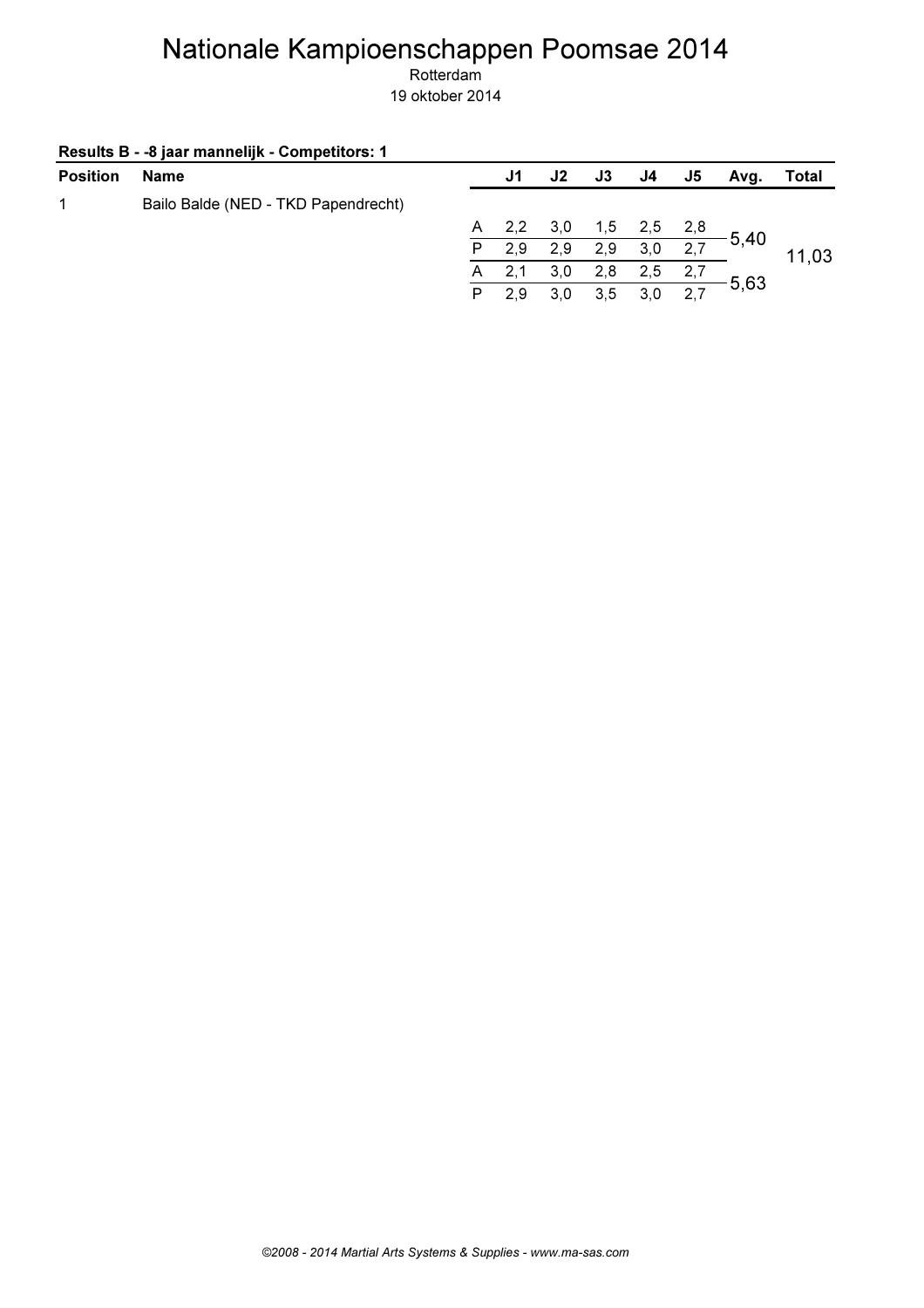| <b>Position</b> | Name                                  |    | J1  | J2          | J3     | J4  | J5  | Avg.                                   | Total |
|-----------------|---------------------------------------|----|-----|-------------|--------|-----|-----|----------------------------------------|-------|
| 1               | Chloe Kawarmala (NED - TKD Kawarmala) |    |     |             |        |     |     |                                        |       |
|                 |                                       | A, |     | 2,4 2,6 2,7 |        |     |     | $\frac{2,5}{2}$ $\frac{2,4}{2}$ - 5,70 |       |
|                 |                                       | P. | 3,2 | 2,7         | 3,2    | 3,3 | 3,2 |                                        | 11,37 |
|                 |                                       | A  | 2,5 | 2,8         | 2,4    | 2,5 | 2,5 |                                        |       |
|                 |                                       | P  | 3,3 | 2,8         | $-3,1$ | 3,1 | 3,4 | 5,67                                   |       |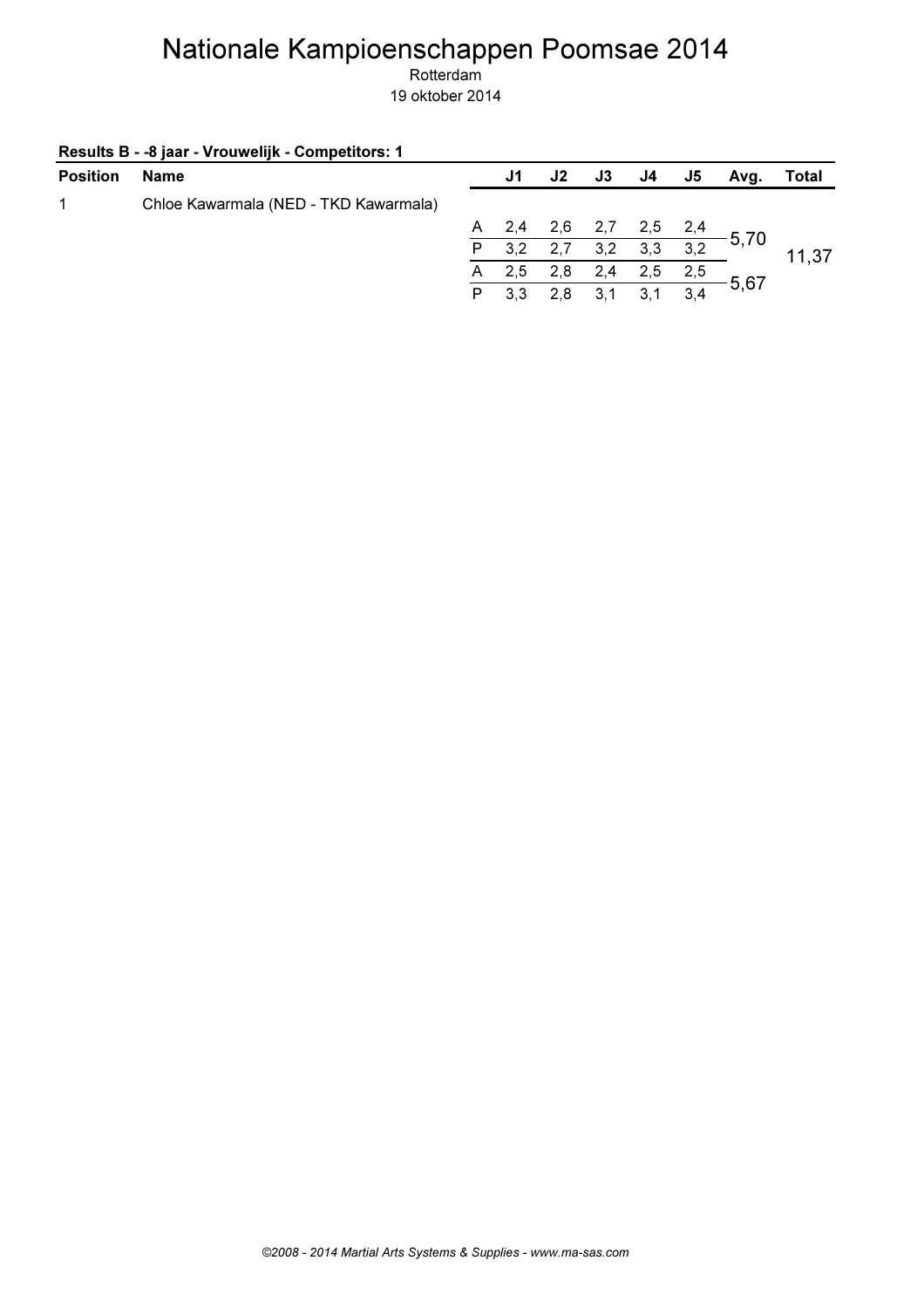Rotterdam

19 oktober 2014

Results B - 12-14 jaar Mannelijk - Competitors: 6

| <b>Position</b> | <b>Name</b>                                       |                         | J <sub>1</sub>   | J2              | J3  | J <sub>4</sub> | J <sub>5</sub>   | Avg.  | <b>Total</b> |
|-----------------|---------------------------------------------------|-------------------------|------------------|-----------------|-----|----------------|------------------|-------|--------------|
| 1               | Boyd Hagebeek (NED - Shijak Taekwondo Haaglanden) |                         |                  |                 |     |                |                  |       |              |
|                 |                                                   | A                       | 2,9              | 2,6             | 2,9 | 2,8            | 2,8              |       |              |
|                 |                                                   | ${\sf P}$               | 4,2              | 3,7             | 3,7 | 3,7            | 3, 5             | 6,53  | 12,77        |
|                 |                                                   | $\overline{A}$          | 2,7              | 2,5             | 2,9 | 2,7            | 2,6              |       |              |
|                 |                                                   | $\overline{P}$          | 3,9              | 3,5             | 3,6 | 3,3            | $\overline{3,6}$ | 6,23  |              |
| $\overline{2}$  | Nour-Edinne Oualad Moussa (NED - TKD Papendrecht) |                         |                  |                 |     |                |                  |       |              |
|                 |                                                   | A                       | 2,6              | 2,7             | 2,9 | 2,5            | 2,6              |       |              |
|                 |                                                   | $\mathsf{P}$            | 3,7              | 3,6             | 3,5 | 3,4            | 3,3              | 6,13  | 12,50        |
|                 |                                                   | $\overline{A}$          | 2,7              | 2,8             | 2,8 | 2,7            | 2,8              |       |              |
|                 |                                                   | $\overline{P}$          | 3,6              | 3,7             | 3,6 | 3,6            | 3,5              | 6,37  |              |
| 3               | Olivier Kaandorp (NED - Taekwondo Vrielink)       |                         |                  |                 |     |                |                  |       |              |
|                 |                                                   | Α                       | 2,6              | 2,7             | 2,3 | 2,6            | 2,8              | 6,20  |              |
|                 |                                                   | $\overline{P}$          | 3,9              | 3,6             | 3,4 | 3,7            | 3,4              |       | 12,47        |
|                 |                                                   | $\overline{A}$          | 2,7              | 2,4             | 2,8 | 2,6            | 2,8              | 6,27  |              |
|                 |                                                   | $\overline{P}$          | 4,0              | 3,5             | 3,6 | 3,5            | 3,6              |       |              |
| 4               | Rewien Kasi (NED - TKD Papendrecht)               |                         |                  |                 |     |                |                  |       |              |
|                 |                                                   | A                       | 2,5              | 2,5             | 2,8 | 2,5            | 2,8              |       |              |
|                 |                                                   | ${\sf P}$               | 3,8              | 3,5             | 3,6 | 3,4            | 3,6              | 6,17  | 12,43        |
|                 |                                                   | $\overline{\mathsf{A}}$ | 2,5              | 2,5             | 2,9 | 2,4            | 2,8              | 6,27  |              |
|                 |                                                   | $\overline{P}$          | 4,0              | 3,6             | 3,7 | 3,6            | 3,7              |       |              |
| 5               | Julian Weijers (NED - TS Marcel v/d Poel)         |                         |                  |                 |     |                |                  |       |              |
|                 |                                                   | A                       | 2,7              | 2,6             | 2,3 | 2,3            | 2,7              |       |              |
|                 |                                                   | $\mathsf{P}$            | 3,7              | 3,5             | 3,4 | 3,0            | 3,3              | 5,93  | 12,03        |
|                 |                                                   | $\overline{A}$          | 2,6              | 2,5             | 2,5 | 2,3            | 2,7              | 6, 10 |              |
|                 |                                                   | $\overline{P}$          | 3,8              | 3,6             | 3,5 | 3,5            | 3,6              |       |              |
| 6               | Kite Sauer (NED - Sportschool American Fitness)   |                         |                  |                 |     |                |                  |       |              |
|                 |                                                   | A                       | 2,7              | 2,4             | 2,3 | 2,4            | 2,5              | 5,90  |              |
|                 |                                                   | $\overline{P}$          | 3,7              | 3,4             | 3,5 | 3,5            | 3,3              |       | 11,33        |
|                 |                                                   | A                       | 2,5              | 2,0             | 2,2 | 2,6            | 2,4              | 5,43  |              |
|                 |                                                   | $\overline{P}$          | $\overline{3,5}$ | $\frac{1}{2,7}$ | 3,4 | 3,1            | $\overline{2,4}$ |       |              |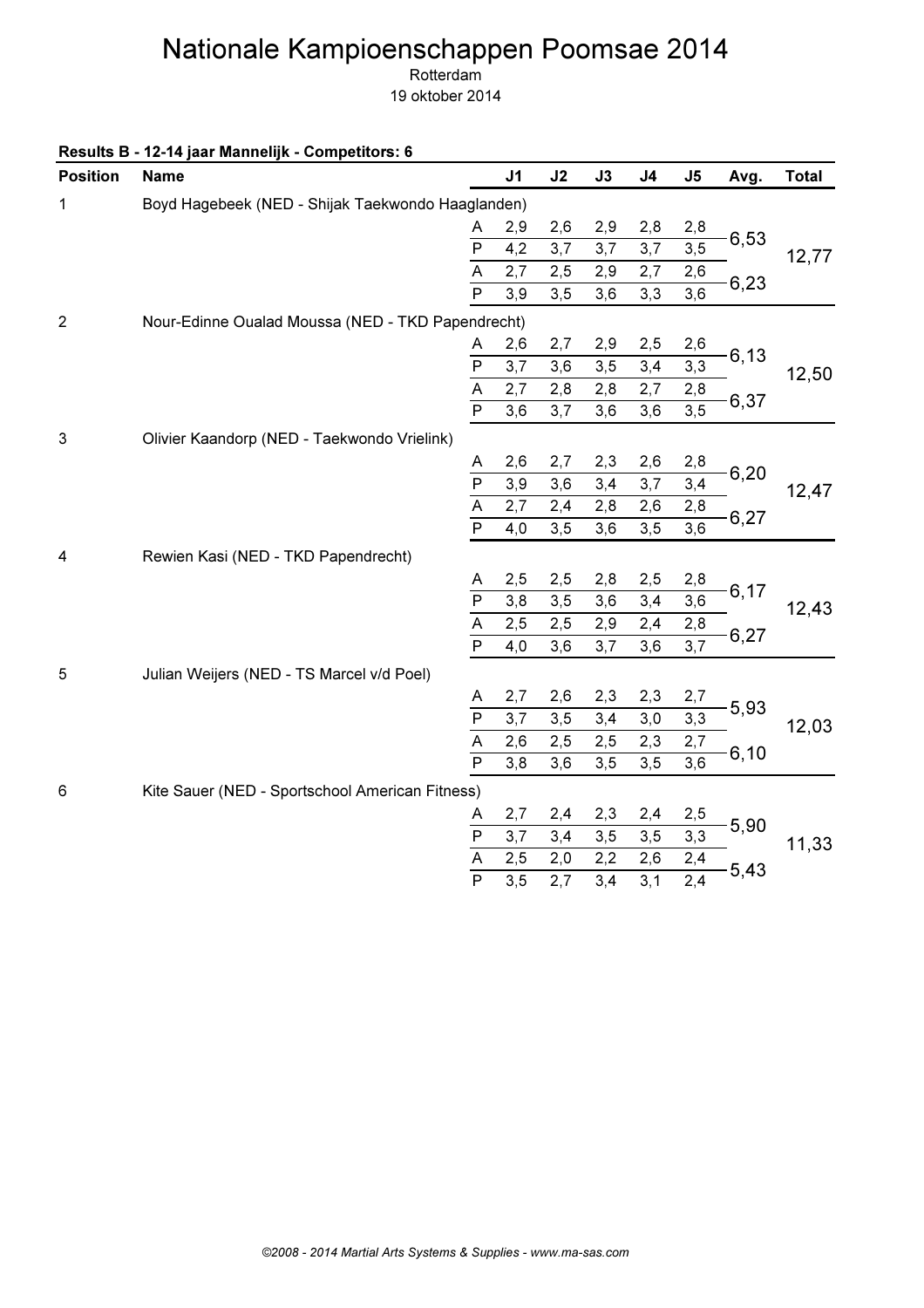Rotterdam

|  |  |  | Results B - 12-14 jaar Vrouwelijk - Competitors: 17 |  |  |  |
|--|--|--|-----------------------------------------------------|--|--|--|
|--|--|--|-----------------------------------------------------|--|--|--|

| <b>Position</b> | <b>Name</b>                                          |                         | J <sub>1</sub>   | J2  | J3  | J <sub>4</sub> | J5               | Avg. | <b>Total</b> |
|-----------------|------------------------------------------------------|-------------------------|------------------|-----|-----|----------------|------------------|------|--------------|
| 1               | Melia Hus (NED - Taekwondoschool Tapia)              |                         |                  |     |     |                |                  |      |              |
|                 |                                                      | A                       | 2,9              | 2,8 | 2,9 | 2,8            | 2,9              |      |              |
|                 |                                                      | $\overline{P}$          | 4,2              | 3,7 | 3,7 | 3,7            | 4,0              | 6,67 | 13,30        |
|                 |                                                      | $\overline{A}$          | $_{3,0}$         | 2,7 | 2,9 | 2,9            | 2,9              | 6,63 |              |
|                 |                                                      | $\overline{\mathsf{P}}$ | 4,2              | 3,7 | 3,6 | 3,6            | $\overline{3,9}$ |      |              |
| $\overline{2}$  | Angel Cristal (NED - Taekwondoschool Tapia)          |                         |                  |     |     |                |                  |      |              |
|                 |                                                      | A                       | 3,0              | 2,8 | 2,8 | 2,8            | 2,7              |      |              |
|                 |                                                      | $\overline{P}$          | 4,2              | 3,7 | 3,7 | 3,7            | 3,6              | 6,50 | 13,17        |
|                 |                                                      | A                       | 3,1              | 2,8 | 2,8 | 2,8            | 3,0              |      |              |
|                 |                                                      | $\mathsf{P}$            | 4,3              | 3,7 | 3,8 | 3,7            | 3,9              | 6,67 |              |
| 3               | Marije van Rijswijk (NED - Taekwondoschool Tapia)    |                         |                  |     |     |                |                  |      |              |
|                 |                                                      | A                       | 2,7              | 2,8 | 3,0 | 2,7            | 2,6              |      |              |
|                 |                                                      | P                       | 3,9              | 3,7 | 3,8 | 3,8            | $\overline{3,5}$ | 6,50 | 12,97        |
|                 |                                                      | $\overline{A}$          | 2,7              | 2,8 | 2,8 | 3,0            | 2,8              | 6,47 |              |
|                 |                                                      | $\overline{P}$          | 3,9              | 3,7 | 3,7 | 3,6            | 3,6              |      |              |
| 4               | Sam van der Maden (NED - TS Marcel v/d Poel)         |                         |                  |     |     |                |                  |      |              |
|                 |                                                      | A                       | 2,4              | 2,8 | 2,9 | 2,7            | 2,8              |      |              |
|                 |                                                      | $\overline{P}$          | 3,4              | 3,8 | 3,7 | 3,6            | 3,6              | 6,40 | 12,87        |
|                 |                                                      | $\overline{A}$          | 2,6              | 2,9 | 2,9 | 2,6            | 2,8              | 6,47 |              |
|                 |                                                      | $\overline{P}$          | 3,6              | 3,8 | 3,7 | 3,7            | $\overline{3,7}$ |      |              |
| 5               | Nihal Aguerhiou (NED - Sportschool American Fitness) |                         |                  |     |     |                |                  |      |              |
|                 |                                                      | A                       | 2,7              | 2,6 | 2,5 | 2,7            | 2,6              |      |              |
|                 |                                                      | $\mathsf{P}$            | 3,6              | 3,5 | 3,4 | 3,6            | 3,3              | 6,13 | 12,43        |
|                 |                                                      | $\overline{\mathsf{A}}$ | 2,8              | 3,4 | 2,7 | 2,7            | 2,7              |      |              |
|                 |                                                      | $\overline{\mathsf{P}}$ | 3,8              | 6,0 | 3,4 | 3,4            | $\overline{3,5}$ | 6,30 |              |
| 6               | Danique Vossen (NED - Taekwondo Meijel)              |                         |                  |     |     |                |                  |      |              |
|                 |                                                      | A                       | 2,2              | 2,4 | 2,2 | 2,4            | 2,7              |      |              |
|                 |                                                      | $\overline{P}$          | $\overline{3,3}$ | 3,4 | 3,4 | 3,4            | 3,4              | 5,73 | 11,67        |
|                 |                                                      |                         | 2,5              | 2,4 | 2,2 | 2,6            | 2,6              |      |              |
|                 |                                                      | $rac{A}{P}$             | 3, 5             | 3,4 | 3,3 | 3,7            | 3,4              | 5,93 |              |
| 7               | Hasna El Fazazi (NED - MAS Kim Moo Almere)           |                         |                  |     |     |                |                  |      |              |
|                 |                                                      | A                       | 2,2              | 2,3 | 2,1 | 2,5            | 2,5              |      |              |
|                 |                                                      | $\overline{P}$          | 3,3              | 3,5 | 3,2 | 3,5            | 3,2              | 5,67 | 11,50        |
|                 |                                                      | A                       | 2,4              | 2,5 | 2,1 | 2,7            | 2,4              |      |              |
|                 |                                                      | $\mathsf{P}$            | 3,5              | 3,4 | 3,3 | 3,6            | 3,3              | 5,83 |              |
| 8               | Emma van der Kuur (NED - Gyeong)                     |                         |                  |     |     |                |                  |      |              |
|                 |                                                      | A                       | 2,2              | 2,5 | 2,2 | 2,8            | 2,8              |      |              |
|                 |                                                      | P                       | 3,2              | 3,6 | 3,4 | 3,8            | 3,6              | 6,03 |              |
|                 |                                                      | A                       | 2,0              | 2,2 | 2,0 | 2,4            | 2,4              |      | 11,47        |
|                 |                                                      | $\overline{P}$          | 3,2              | 3,2 | 3,3 | 3,5            | 3,2              | 5,43 |              |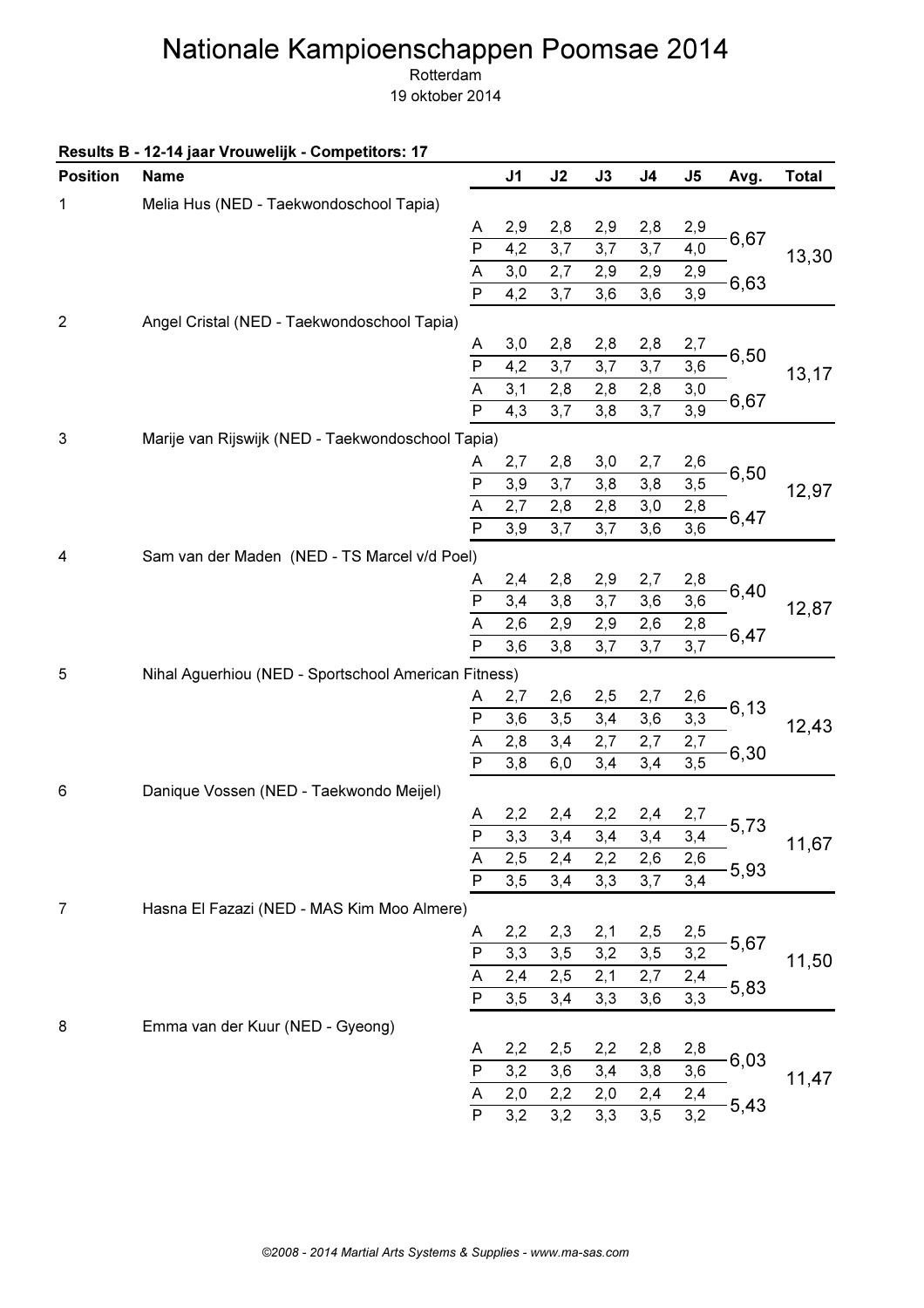Rotterdam

| <b>Position</b> | <b>Name</b>                                  |                           | J <sub>1</sub> | J2  | $\mathsf{J3}$ | J <sub>4</sub> | J <sub>5</sub> | Avg. | <b>Total</b> |
|-----------------|----------------------------------------------|---------------------------|----------------|-----|---------------|----------------|----------------|------|--------------|
| 1               | Jun-Hee Blok (NED - Yu Sin Kwan)             |                           |                |     |               |                |                |      |              |
|                 |                                              | A                         | 2,7            | 3,2 | 3,1           | 3,1            | 3,1            |      |              |
|                 |                                              | $\overline{P}$            | 3,5            | 4,2 | 3,9           | 3,6            | 4,0            | 6,93 | 13,87        |
|                 |                                              | A                         | 2,9            | 3,1 | 3,2           | 3,3            | 3,1            |      |              |
|                 |                                              | $\overline{P}$            | 3,6            | 4,3 | 3,8           | 3,6            | 4,0            | 6,93 |              |
| $\overline{2}$  | Vinnie de Kruyff (NED - Taekwondo Zuid)      |                           |                |     |               |                |                |      |              |
|                 |                                              | A                         | 2,7            | 3,1 | 2,6           | 2,4            | 2,6            |      |              |
|                 |                                              | $\overline{P}$            | 3,5            | 4,1 | 3,4           | 3,4            | 3,3            | 6,07 | 12,57        |
|                 |                                              | $\boldsymbol{\mathsf{A}}$ | 2,5            | 3,0 | 2,8           | 3,3            | 2,8            | 6,50 |              |
|                 |                                              | $\overline{P}$            | 3,4            | 3,9 | 3,7           | 3,4            | 3,8            |      |              |
| 3               | Jelle den Hollander (NED - TKD Papendrecht)  |                           |                |     |               |                |                |      |              |
|                 |                                              | A                         | 2,2            | 2,5 | 2,4           | 1,2            | 2,3            |      |              |
|                 |                                              | $\overline{P}$            | 2,9            | 2,7 | 3,8           | 3,0            | 3,1            | 5,30 | 10,43        |
|                 |                                              | $\mathsf A$               | 2,1            | 2,6 | 2,7           | 2,0            | 2,1            | 5,13 |              |
|                 |                                              | $\overline{\mathsf{P}}$   | 2,7            | 2,8 | 3,2           | 3,0            | 2,8            |      |              |
| 4               | Youri Spijkerman (NED - Taekwondo Nijverdal) |                           |                |     |               |                |                |      |              |
|                 |                                              | A                         | 2,3            | 2,8 | 1,8           | 2,0            | 2,1            |      |              |
|                 |                                              | $\overline{P}$            | 3,4            | 3,4 | 3,7           | 3,1            | 3,1            | 5,43 | 9,70         |
|                 |                                              | $\mathsf A$               | 1,6            | 2,5 | 1,2           | 1,2            | 1,2            |      |              |
|                 |                                              | $\overline{\mathsf{P}}$   | 2,9            | 3,0 | 2,9           | 3,0            | 2,2            | 4,27 |              |
|                 |                                              |                           |                |     |               |                |                |      |              |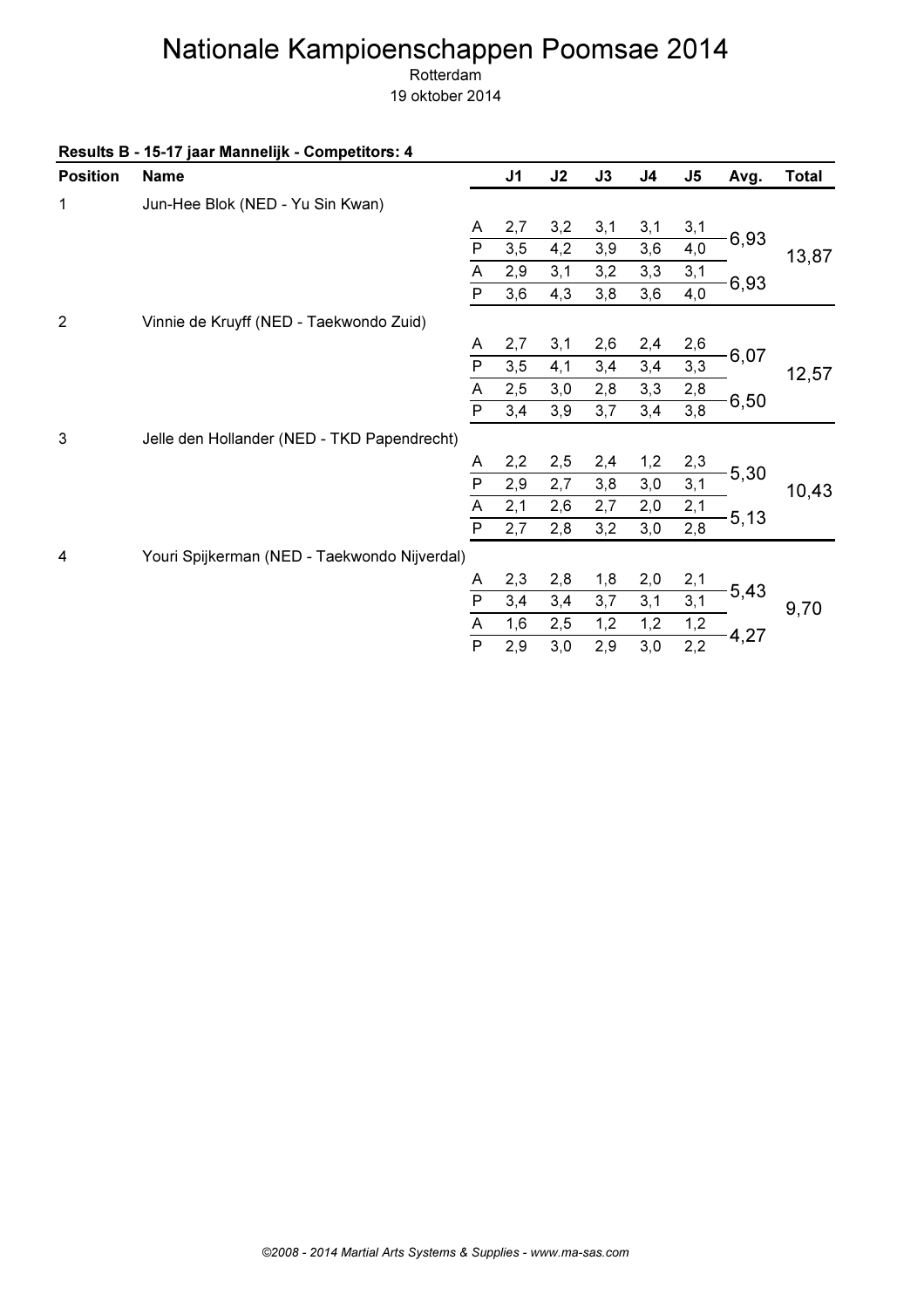Rotterdam

19 oktober 2014

Results B - 15-17 jaar Vrouwelijk - Competitors: 5

| <b>Position</b> | <b>Name</b>                                         |                                     | J <sub>1</sub> | J2  | J3  | J <sub>4</sub> | J <sub>5</sub> | Avg. | <b>Total</b> |
|-----------------|-----------------------------------------------------|-------------------------------------|----------------|-----|-----|----------------|----------------|------|--------------|
| 1               | Yanna Kraakman (NED - Sportschool American Fitness) |                                     |                |     |     |                |                |      |              |
|                 |                                                     | A                                   | 2,8            | 2,3 | 2,3 | 2,1            | 2,4            |      |              |
|                 |                                                     | $\overline{P}$                      | 3,5            | 3,0 | 3,3 | 3,3            | 3,4            | 5,67 | 11,33        |
|                 |                                                     | $\overline{A}$                      | 2,7            | 2,4 | 2,4 | 2,2            | 2,2            |      |              |
|                 |                                                     | $\mathsf{P}$                        | 3,4            | 3,5 | 3,3 | 3,1            | 3,3            | 5,67 |              |
| $\overline{2}$  | Sascha de Haas (NED - TS Marcel v/d Poel)           |                                     |                |     |     |                |                |      |              |
|                 |                                                     | Α                                   | 2,8            | 2,4 | 2,1 | 2,1            | 2,0            |      |              |
|                 |                                                     | $\mathsf{P}$                        | 3,2            | 3,4 | 3,1 | 2,9            | 3,1            | 5,33 | 10,87        |
|                 |                                                     | $\overline{\mathsf{A}}$             | 3,0            | 2,5 | 2,3 | 2,1            | 2,0            |      |              |
|                 |                                                     | $\overline{P}$                      | 3,5            | 3,4 | 3,2 | 3,0            | 3,1            | 5,53 |              |
| $\sqrt{3}$      | Emily Grassere (NED - T.V. Moutarazak)              |                                     |                |     |     |                |                |      |              |
|                 |                                                     | A                                   | 2,8            | 2,4 | 2,2 | 2,2            | 2,1            |      |              |
|                 |                                                     | $\overline{P}$                      | 3,5            | 3,5 | 3,1 | 3,1            | 3,1            | 5,50 | 10,77        |
|                 |                                                     | A                                   | 2,2            | 2,3 | 2,2 | 2,1            | 2,1            | 5,27 |              |
|                 |                                                     | $\overline{\mathsf{P}}$             | 2,9            | 3,4 | 3,2 | 3,0            | 3,1            |      |              |
| 4               | Linda Schaafsma (NED - Taekyon)                     |                                     |                |     |     |                |                |      |              |
|                 |                                                     | Α                                   | 2,3            | 2,3 | 2,0 | 1,8            | 1,9            |      |              |
|                 |                                                     | $\overline{P}$                      | 2,9            | 2,8 | 3,1 | 3,1            | 2,9            | 5,03 | 10,30        |
|                 |                                                     | $\overline{A}$                      | 2,4            | 2,5 | 2,0 | 2,1            | 2,0            |      |              |
|                 |                                                     | $\overline{P}$                      | 3,1            | 2,7 | 3,2 | 3,2            | 3,0            | 5,27 |              |
| 5               | Khadija Bakhakh (NED - Ata Olympic)                 |                                     |                |     |     |                |                |      |              |
|                 |                                                     | A                                   | 2,7            | 2,3 | 2,2 | 2,2            | 2,0            |      |              |
|                 |                                                     | $\mathsf{P}$                        | 2,9            | 3,1 | 3,1 | 2,9            | 3,0            | 5,23 | 10,27        |
|                 |                                                     | $\frac{\overline{A}}{\overline{P}}$ | 2,3            | 2,3 | 2,1 | 2,0            | 1,9            |      |              |
|                 |                                                     |                                     | 2,7            | 2,8 | 3,1 | 2,9            | 3,0            | 5,03 |              |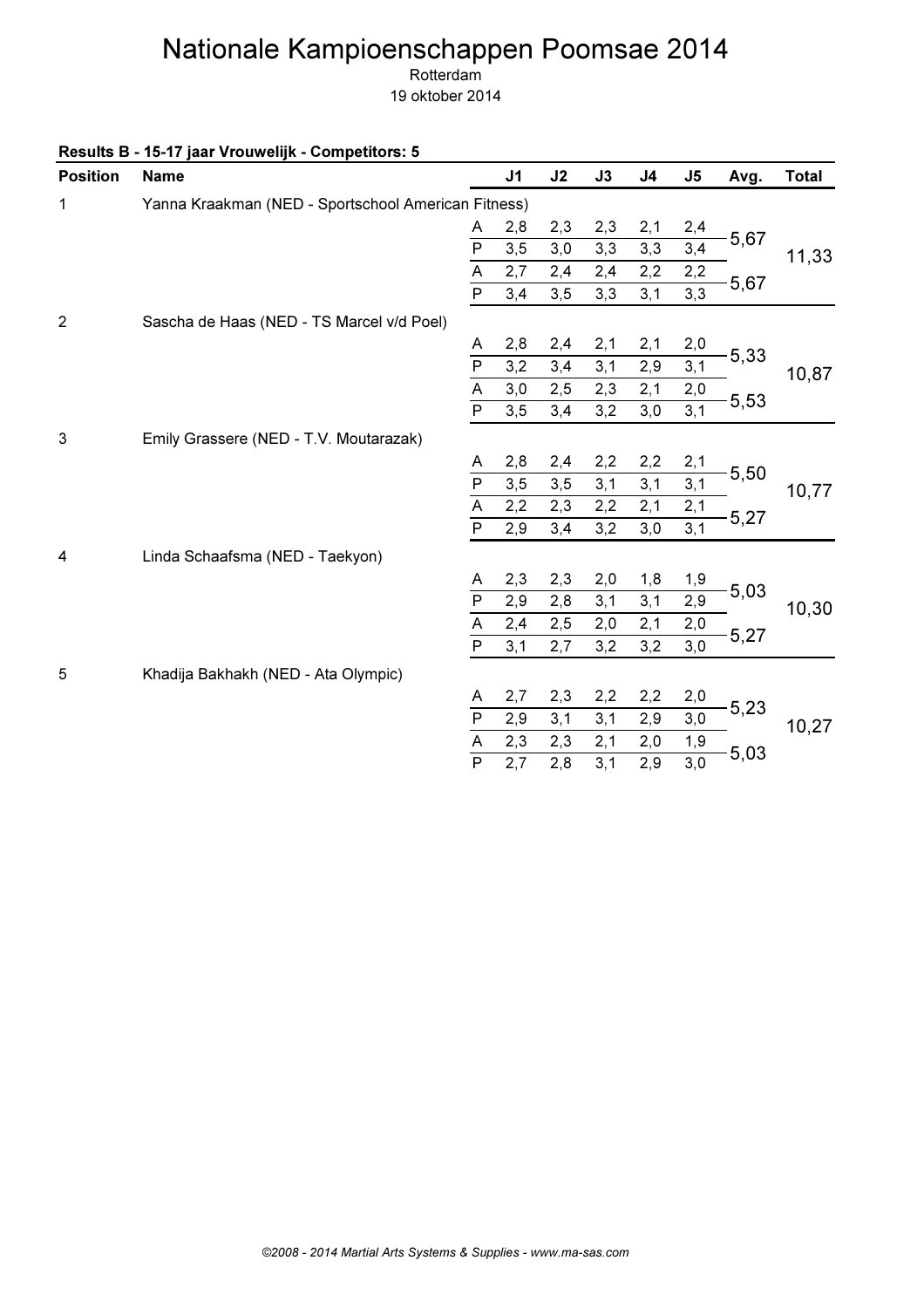| Name                              |              | J1  | J2    | <b>J3</b> | J4  | J5   | Avg. | Total        |
|-----------------------------------|--------------|-----|-------|-----------|-----|------|------|--------------|
| Jitze Mik (NED - TKD Papendrecht) |              |     |       |           |     |      |      |              |
|                                   |              |     | 2,7   | 2,1       | 2,4 | 1, 1 |      |              |
|                                   | P            | 3,0 | 3,1   | 3,0       | 3,0 | 2,7  |      | 10,17        |
|                                   | $\mathsf{A}$ |     | 2,4   | 2,3       | 1.9 | 1,9  |      |              |
|                                   | P            | 3.0 | 2,7   | 2.9       | 3.0 | 2,6  |      |              |
|                                   |              |     | A 2,1 |           |     |      |      | 5,20<br>4,97 |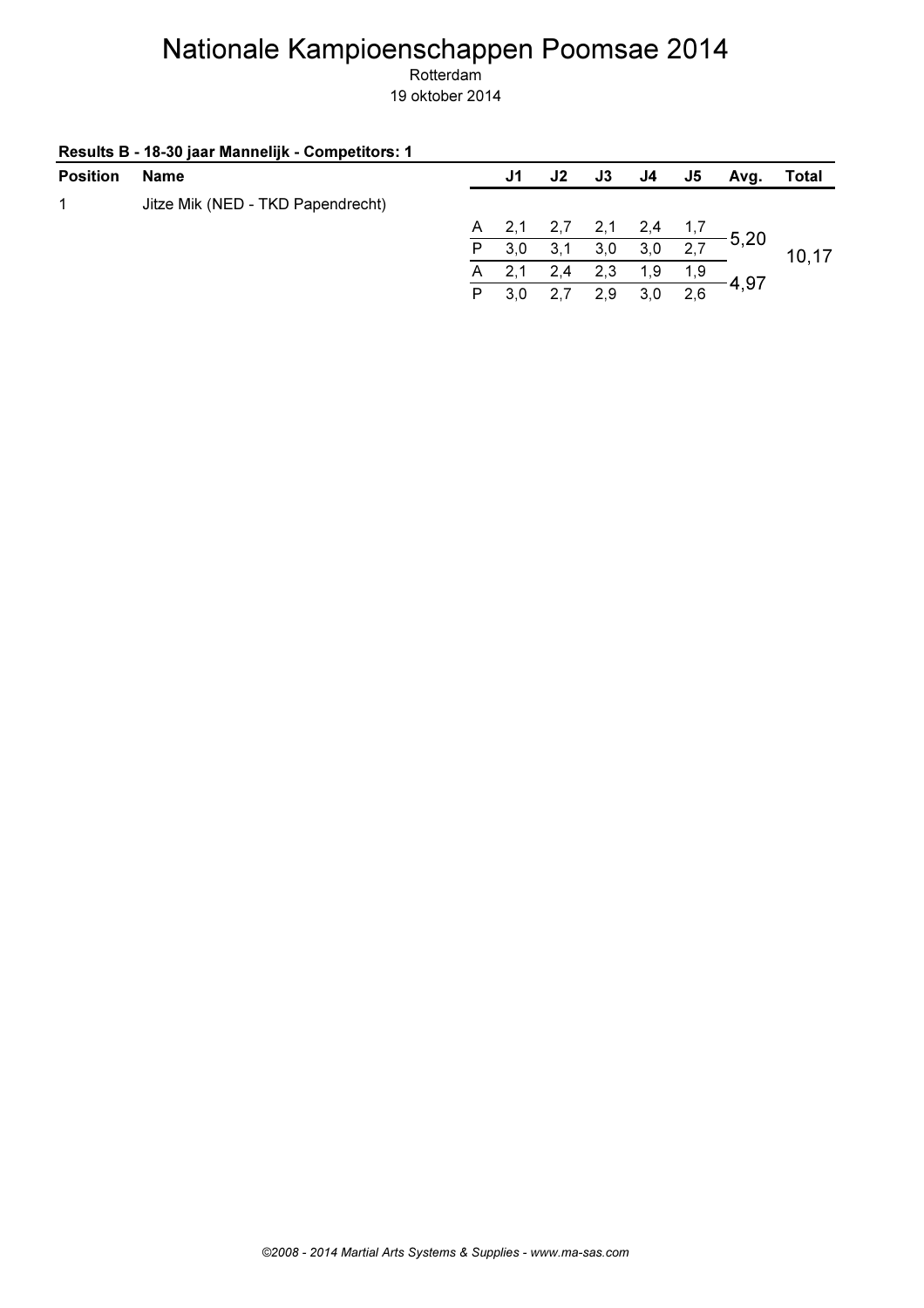| Results B - 18-30 jaar Vrouwelijk - Competitors: 2 |  |  |
|----------------------------------------------------|--|--|
|----------------------------------------------------|--|--|

| <b>Position</b> | <b>Name</b>                                |   | J <sub>1</sub> | J <sub>2</sub> | J3  | J4  | J <sub>5</sub> | Avg.    | <b>Total</b> |
|-----------------|--------------------------------------------|---|----------------|----------------|-----|-----|----------------|---------|--------------|
| 1               | Daphne Delsink (NED - Taekwondo IJselland) |   |                |                |     |     |                |         |              |
|                 |                                            | A | 2,4            | 2,2            | 2,3 | 2,2 | 2,2            |         |              |
|                 |                                            | P | 3,2            | 3,2            | 3,3 | 3,2 | 3,1            | $-5,43$ | 10,93        |
|                 |                                            | A | 2,3            | 2,3            | 2,2 | 2,0 | 1,8            |         |              |
|                 |                                            | P | 3,4            | 3,4            | 3,3 | 3,3 | 3,1            | 5,50    |              |
| 2               | Jenny Smit (NED - Yu)                      |   |                |                |     |     |                |         |              |
|                 |                                            | A | 2,5            | 2,2            | 2,1 | 2,0 | 2,0            |         |              |
|                 |                                            | P | 3,0            | 3,1            | 3,2 | 3,3 | 3,0            | $-5,20$ | 10,53        |
|                 |                                            | A | 2,1            | 2,3            | 2,1 | 2,0 | 1,8            |         |              |
|                 |                                            | P | 3,3            | 3,5            | 3,2 | 3,3 | 2,8            | 5,33    |              |
|                 |                                            |   |                |                |     |     |                |         |              |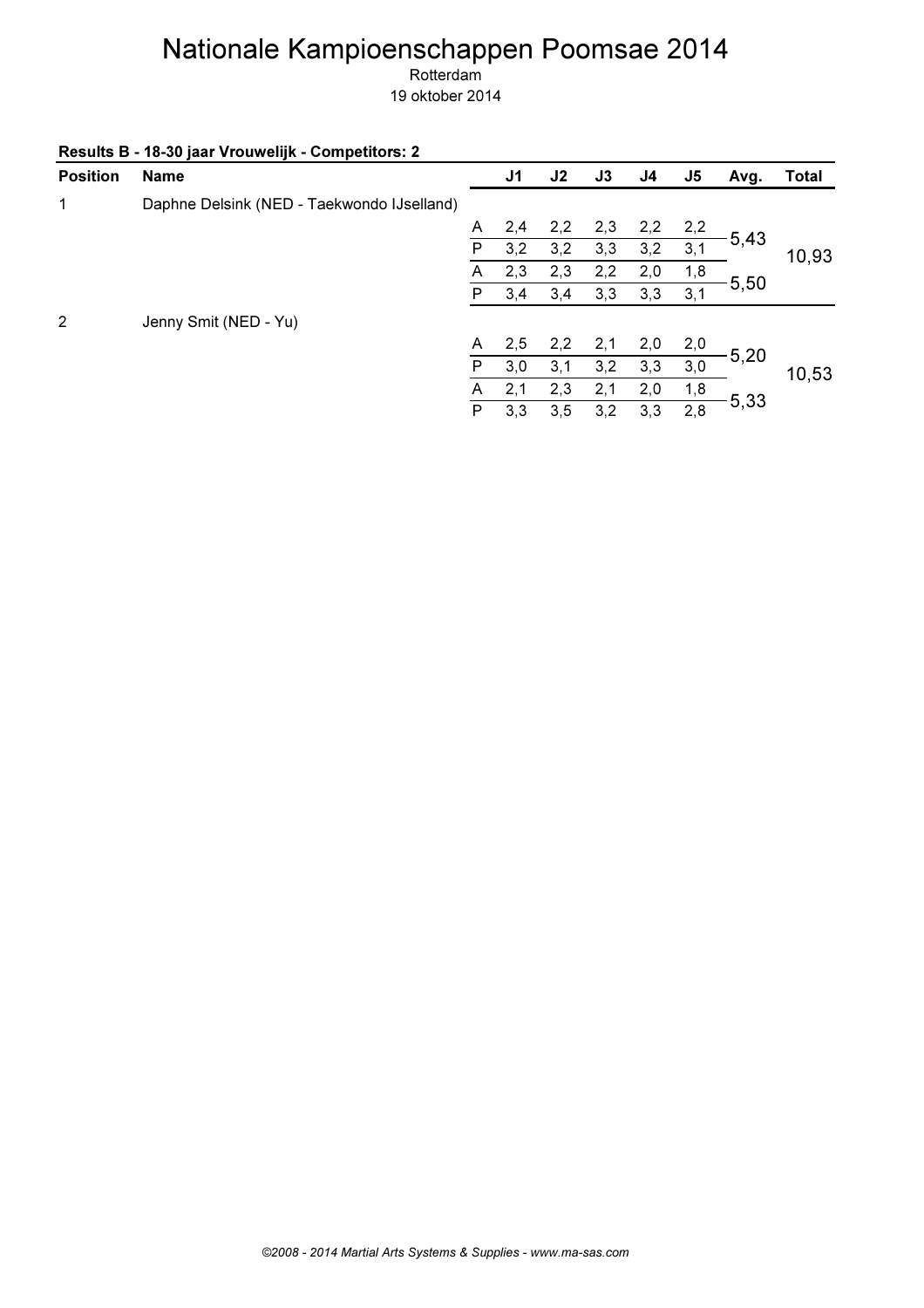Rotterdam

|                 | Results B - 31-40 jaar Vrouwelijk - Competitors: 2 |   |                |     |     |     |                |         |              |
|-----------------|----------------------------------------------------|---|----------------|-----|-----|-----|----------------|---------|--------------|
| <b>Position</b> | <b>Name</b>                                        |   | J <sub>1</sub> | J2  | J3  | J4  | J <sub>5</sub> | Avg.    | <b>Total</b> |
| 1               | Ginny Chow (NED - Yu)                              |   |                |     |     |     |                |         |              |
|                 |                                                    | A | 2,5            | 3,1 | 2,9 | 2,9 | 2,5            |         |              |
|                 |                                                    | P | 3,6            | 3,2 | 3,3 | 3,4 | 3,5            | 6,17    | 12,37        |
|                 |                                                    | A | 2,3            | 2,7 | 3,1 | 3,1 | 2,4            |         |              |
|                 |                                                    | P | 3,4            | 3,0 | 3,7 | 3,6 | 3,4            | 6,20    |              |
| $\overline{2}$  | Yessica van Uden (NED - Taekwondoschool Tapia)     |   |                |     |     |     |                |         |              |
|                 |                                                    | A | 2,2            | 3,0 | 2,2 | 2,7 | 2,3            |         |              |
|                 |                                                    | P | 3,1            | 2,8 | 3,1 | 3,0 | 3,0            | 5,43    | 11,03        |
|                 |                                                    | A | 2,6            | 3,1 | 2,6 | 2,6 | 2,5            | $-5,60$ |              |
|                 |                                                    | P | 3,0            | 2,9 | 3,8 | 3,0 | 3,0            |         |              |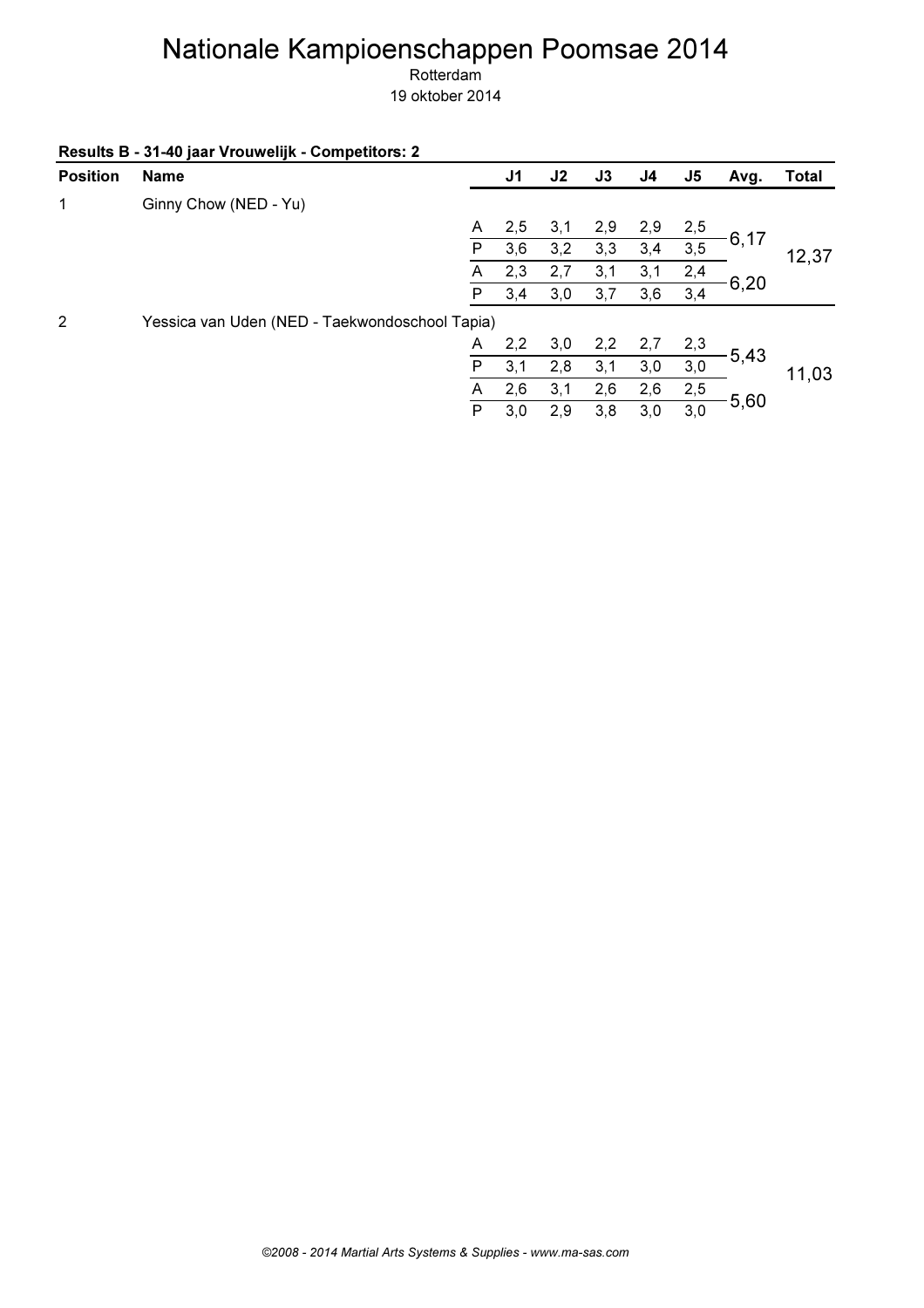Rotterdam

| Results B - 41-50 jaar Mannelijk - Competitors: 2 |  |  |
|---------------------------------------------------|--|--|
|---------------------------------------------------|--|--|

| <b>Position</b> | <b>Name</b>                             |   | J1  | J <sub>2</sub> | J3  | J4  | J <sub>5</sub> | Avg. | <b>Total</b> |
|-----------------|-----------------------------------------|---|-----|----------------|-----|-----|----------------|------|--------------|
| 1               | Roger Joosten (NED - Taekwondo Zuid)    |   |     |                |     |     |                |      |              |
|                 |                                         | A | 2,2 | 3,0            | 2,5 | 2,5 | 2,3            |      |              |
|                 |                                         | P | 3,0 | 3,1            | 3,4 | 3,4 | 2,8            | 5,60 | 10,90        |
|                 |                                         | A | 1,9 | 2,9            | 2,4 | 2,6 | 1,8            |      |              |
|                 |                                         | P | 2,8 | 3,1            | 3,0 | 3,6 | 2,9            | 5,30 |              |
| 2               | Peter van Driel (NED - TKD Papendrecht) |   |     |                |     |     |                |      |              |
|                 |                                         | A | 1,7 | 2,8            | 1,3 | 1,2 | 1,6            |      |              |
|                 |                                         | P | 2,5 | 2,7            | 3,0 | 2,4 | 2,6            | 4,13 | 9,10         |
|                 |                                         | A | 2,0 | 2,9            | 1,8 | 2,4 | 1,7            |      |              |
|                 |                                         | P | 2,8 | 2,9            | 3,2 | 3,0 | 2,7            | 4,97 |              |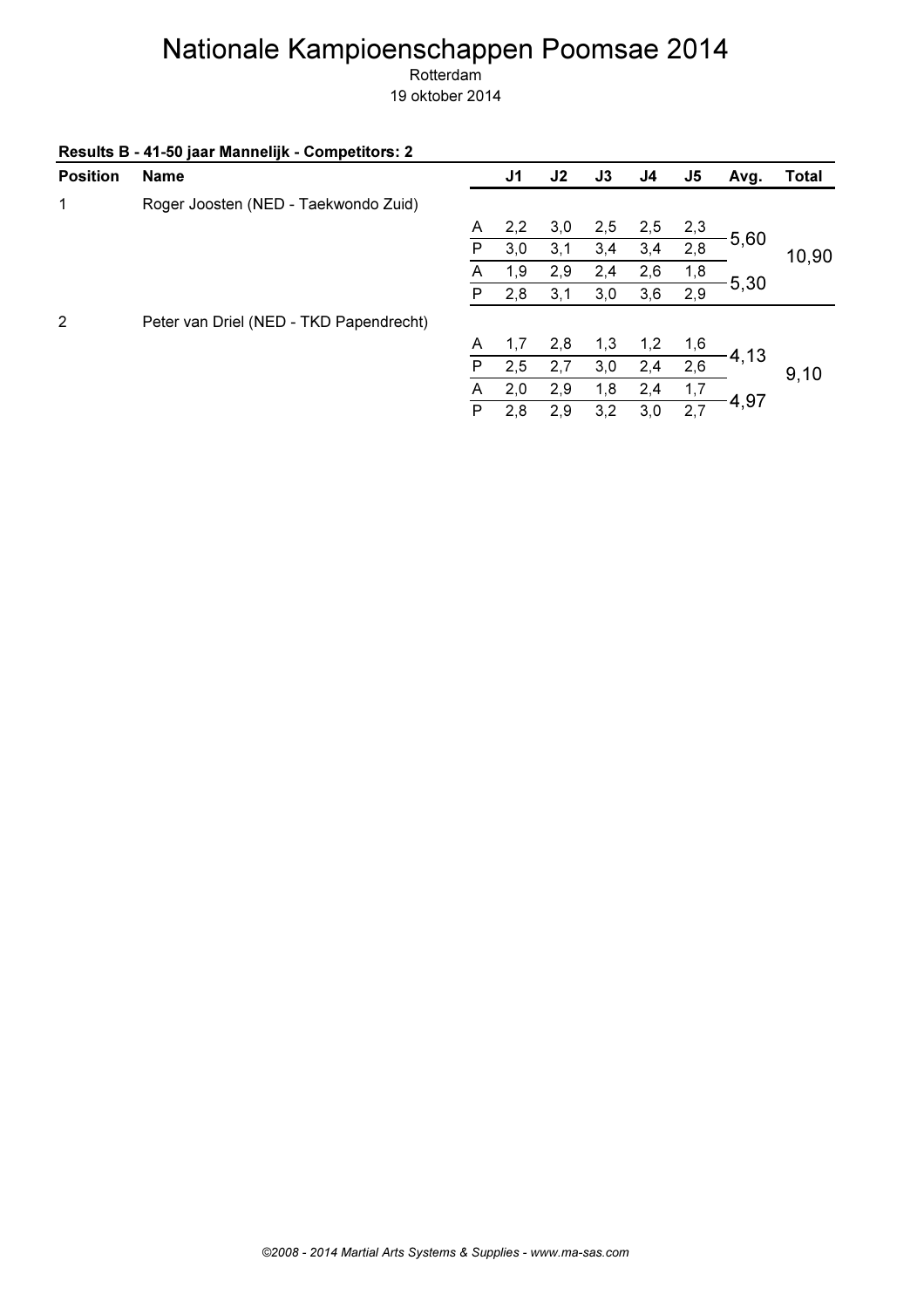Rotterdam

|  |  | Results B - 9-11 jaar Mannelijk - Competitors: 11 |
|--|--|---------------------------------------------------|
|--|--|---------------------------------------------------|

| <b>Position</b> | <b>Name</b>                                      |                         | J <sub>1</sub> | J2  | J3  | J <sub>4</sub> | J5                | Avg.    | <b>Total</b> |
|-----------------|--------------------------------------------------|-------------------------|----------------|-----|-----|----------------|-------------------|---------|--------------|
| 1               | Gabriel Kawarmala (NED - TKD Kawarmala)          |                         |                |     |     |                |                   |         |              |
|                 |                                                  | A                       | 2,8            | 3,0 | 2,9 | 2,9            | 2,3               |         |              |
|                 |                                                  | $\overline{P}$          | 3,6            | 3,1 | 3,7 | 3,3            | 3,4               | 6,30    | 12,47        |
|                 |                                                  | $\overline{A}$          | 2,7            | 3,1 | 2,8 | 2,9            | 2,6               | 6,17    |              |
|                 |                                                  | $\overline{\mathsf{P}}$ | 3,4            | 3,2 | 3,4 | 3,3            | $\overline{3,5}$  |         |              |
| $\overline{2}$  | Samuel Seelen (NED - Taekwondo Academy Parkstad) |                         |                |     |     |                |                   |         |              |
|                 |                                                  | A                       | 2,4            | 3,1 | 2,9 | 2,5            | 2,5               |         |              |
|                 |                                                  | $\mathsf{P}$            | 3,2            | 3,4 | 3,7 | 2,8            | 3, 5              | 6,00    | 12, 10       |
|                 |                                                  | $\overline{A}$          | 2,1            | 3,2 | 3,1 | 2,4            | 2,6               | 6,10    |              |
|                 |                                                  | $\overline{\mathsf{P}}$ | 3,2            | 3,5 | 3,9 | 2,5            | $\overline{3,5}$  |         |              |
| $\sqrt{3}$      | Martin Hazenoot (NED - Koryo Den Haag)           |                         |                |     |     |                |                   |         |              |
|                 |                                                  | A                       | 2,2            | 3,0 | 2,5 | 2,7            | 2,5               |         |              |
|                 |                                                  | $\overline{P}$          | 3,4            | 3,0 | 3,2 | 2,7            | $\frac{1}{3,4}$   | 5,77    | 11,50        |
|                 |                                                  | $\overline{A}$          | 2,0            | 3,0 | 2,6 | 2,6            | 2,5               |         |              |
|                 |                                                  | $\overline{P}$          | 3,2            | 2,9 | 3,4 | 2,4            | $\overline{3,6}$  | $-5,73$ |              |
| 4               | Noah van Hoppe (NED - Taekwondo Zuid)            |                         |                |     |     |                |                   |         |              |
|                 |                                                  | A                       | 2,5            | 2,8 | 2,4 | 2,6            | 2,6               |         |              |
|                 |                                                  |                         | 3,2            | 3,0 | 4,0 | 2,5            | 3,2               | 5,70    | 11,17        |
|                 |                                                  | $\frac{P}{A}$           | 2,7            | 3,0 | 2,7 | 2,2            | 2,4               |         |              |
|                 |                                                  | $\overline{P}$          | 3,2            | 3,2 | 2,5 | 2,4            | $\overline{2,9}$  | 5,47    |              |
| 5               | Bruce Kaslim (NED - Gyeong)                      |                         |                |     |     |                |                   |         |              |
|                 |                                                  | A                       | 2,5            | 2,9 | 2,7 | 2,6            | 2,4               |         |              |
|                 |                                                  | $\mathsf{P}$            | 3,1            | 2,9 | 2,5 | 2,4            | 3,0               | 5,40    | 11,07        |
|                 |                                                  | $\overline{\mathsf{A}}$ | 2,5            | 3,0 | 2,8 | 2,5            | 2,3               |         |              |
|                 |                                                  | $\overline{\mathsf{P}}$ | 3,3            | 3,1 | 3,8 | 2,4            | 2,8               | 5,67    |              |
| 6               | Ebi Verbeek (NED - TS Marcel v/d Poel)           |                         |                |     |     |                |                   |         |              |
|                 |                                                  | A                       | 2,2            | 3,0 | 2,2 | 2,8            | 2,5               |         |              |
|                 |                                                  | $\overline{P}$          | 3,0            | 3,1 | 3,5 | 2,7            | $\overline{3,4}$  | 5,67    | 10,97        |
|                 |                                                  | A                       | 2,0            | 3,0 | 2,6 | 2,4            | 2,2               |         |              |
|                 |                                                  | $\overline{\mathsf{P}}$ | 2,8            | 2,9 | 3,0 | 2,6            | 3,4               | 5,30    |              |
| 7               | Rodny Moesredjo (NED - MAS Kim Moo Almere)       |                         |                |     |     |                |                   |         |              |
|                 |                                                  | A                       | 2,3            | 2,7 | 2,6 | 2,8            | 2,2               |         |              |
|                 |                                                  | $\overline{P}$          | 3,0            | 2,6 | 4,0 | 2,8            | 2,8               | 5,40    |              |
|                 |                                                  | $\overline{A}$          | 2,1            | 2,7 | 1,6 | 2,5            | 1,8               |         | 10, 17       |
|                 |                                                  | $\overline{\mathsf{P}}$ | 2,9            | 2,5 | 3,5 | 2,4            | $\overline{2,5}$  | 4,77    |              |
| 8               | Soufiane Seddouki (NED - MAS Kim Moo Almere)     |                         |                |     |     |                |                   |         |              |
|                 |                                                  | A                       | 2,0            | 2,8 | 2,4 | 2,1            | 2,2               |         |              |
|                 |                                                  | $\mathsf{P}$            | 3,1            | 2,8 | 3,5 | 2,4            | 3,1               | 5,23    | 9,87         |
|                 |                                                  | $\overline{A}$          | 2,0            | 2,6 | 1,3 | 2,1            |                   |         |              |
|                 |                                                  | $\overline{P}$          | 2,8            | 2,7 | 2,5 | 2,1            | $\frac{2,1}{2,5}$ | $-4,63$ |              |
|                 |                                                  |                         |                |     |     |                |                   |         |              |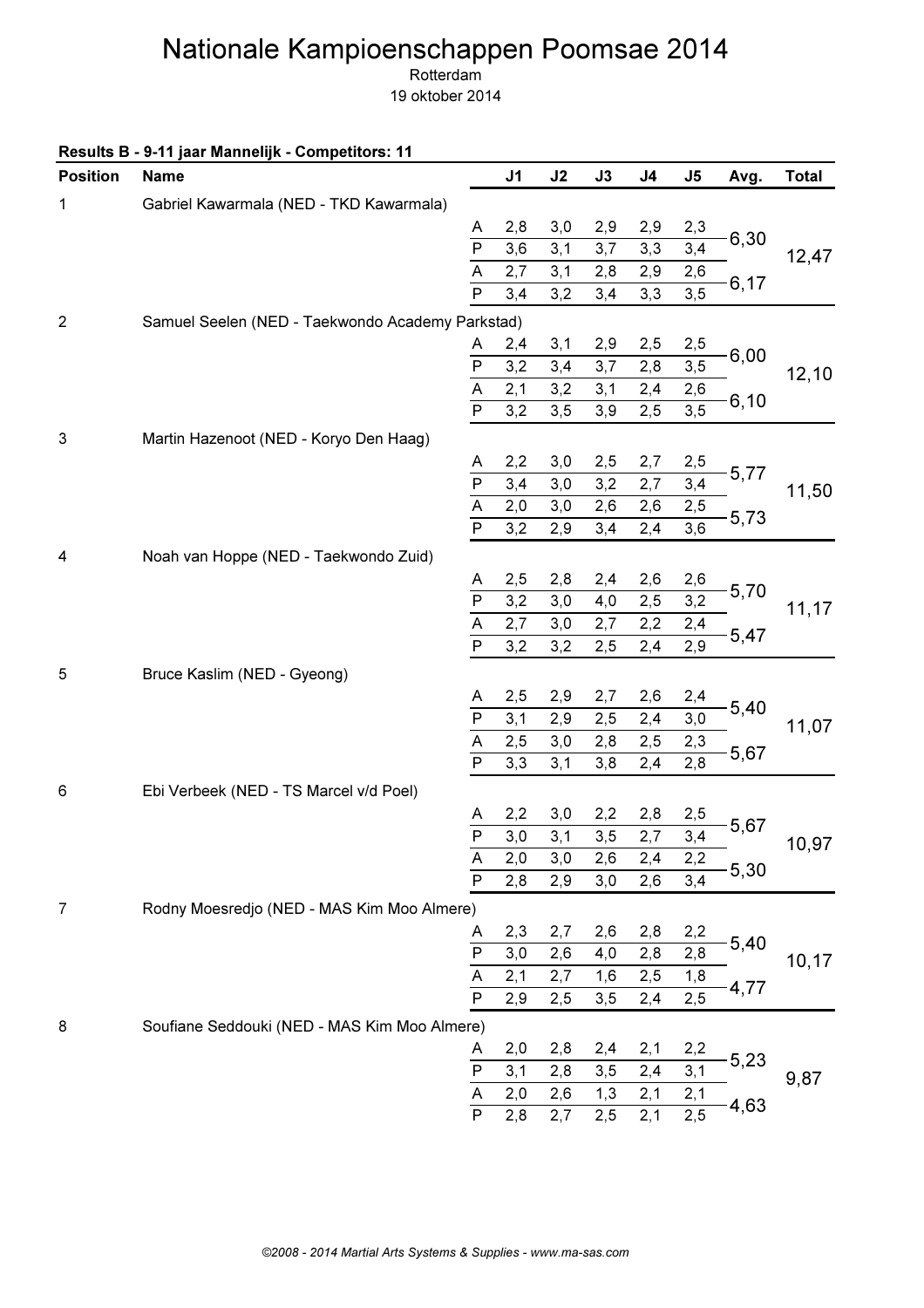Rotterdam

|  | Results B - 9-11 jaar Vrouwelijk - Competitors: 14 |  |
|--|----------------------------------------------------|--|
|--|----------------------------------------------------|--|

| <b>Position</b> | <b>Name</b>                                       |                                     | J <sub>1</sub> | J2  | J3  | J <sub>4</sub> | $\mathsf{J}5$ | Avg. | <b>Total</b> |
|-----------------|---------------------------------------------------|-------------------------------------|----------------|-----|-----|----------------|---------------|------|--------------|
| 1               | Dewi van der Weide (NED - Taekwondoschool Tapia)  |                                     |                |     |     |                |               |      |              |
|                 |                                                   | A                                   | 3,0            | 2,3 | 2,5 | 2,3            | 2,3           |      |              |
|                 |                                                   | $\mathsf{P}$                        | 3,7            | 3,6 | 3,3 | 3,4            | 3, 5          | 5,87 | 11,83        |
|                 |                                                   | $\overline{A}$                      | 3,1            | 2,4 | 2,4 | 2,4            | 2,5           | 5,97 |              |
|                 |                                                   | $\overline{P}$                      | 3,6            | 3,7 | 3,4 | 3,4            | 3,6           |      |              |
| $\overline{2}$  | Lenneke Bergboer (NED - Taekwondo Nijverdal)      |                                     |                |     |     |                |               |      |              |
|                 |                                                   | A                                   | 2,5            | 2,4 | 2,4 | 2,1            | 2,2           |      |              |
|                 |                                                   | $\overline{P}$                      | 3,6            | 3,1 | 3,4 | 3,4            | 3,2           | 5,67 | 11,27        |
|                 |                                                   | A                                   | 2,2            | 2,3 | 2,4 | 2,2            | 2,2           | 5,60 |              |
|                 |                                                   | $\mathsf{P}$                        | 3, 5           | 2,9 | 3,4 | 3,4            | 3,3           |      |              |
| $\sqrt{3}$      | Naomi Ramdas Bolorino (NED - TKD Kawarmala)       |                                     |                |     |     |                |               |      |              |
|                 |                                                   | A                                   | 2,8            | 2,2 | 2,2 | 2,2            | 2,3           | 5,50 |              |
|                 |                                                   | $\overline{P}$                      | 3,8            | 3,1 | 3,2 | 3,4            | 3,2           |      | 10,90        |
|                 |                                                   | $\overline{A}$                      | 2,6            | 2,2 | 3,2 | 2,1            | 1,9           | 5,40 |              |
|                 |                                                   | $\overline{P}$                      | 3,8            | 2,5 | 3,0 | 3,2            | 3,1           |      |              |
| 4               | Laila Akrim (NED - TKD Kawarmala)                 |                                     |                |     |     |                |               |      |              |
|                 |                                                   | A                                   | 2,0            | 2,1 | 2,3 | 2,1            | 2,2           |      |              |
|                 |                                                   | $\overline{P}$                      | 3,2            | 3,3 | 3,3 | 3,0            | 3,1           | 5,33 | 10,67        |
|                 |                                                   | $\overline{A}$                      | 2,2            | 2,4 | 2,2 | 2,1            | 1,9           |      |              |
|                 |                                                   | $\overline{P}$                      | 3,2            | 3,1 | 3,1 | 3,3            | 3,2           | 5,33 |              |
| 5               | Kylie von Kriegenberg (NED - Taekwondo Zuid)      |                                     |                |     |     |                |               |      |              |
|                 |                                                   | A                                   | 2,3            | 2,1 | 2,3 | 2,0            | 2,2           |      |              |
|                 |                                                   | $\mathsf{P}$                        | 2,9            | 3,1 | 3,2 | 2,9            | 3,1           | 5,23 | 10,43        |
|                 |                                                   | $\overline{\mathsf{A}}$             | 2,0            | 2,1 | 2,2 | 2,0            | 2,1           |      |              |
|                 |                                                   | $\overline{P}$                      | 2,8            | 3,2 | 3,2 | 3,0            | 3,3           | 5,20 |              |
| 6               | Robin van Bree (NED - Taekwondo Meijel)           |                                     |                |     |     |                |               |      |              |
|                 |                                                   | A                                   | 2,1            | 2,1 | 2,2 | 1,7            | 2,0           |      |              |
|                 |                                                   | $\overline{P}$                      | 3,1            | 2,9 | 3,1 | 3,0            | 3,1           | 5,13 | 10,37        |
|                 |                                                   | A                                   | 2,4            | 2,3 | 2,1 | 1,9            | 2,1           |      |              |
|                 |                                                   | $\overline{\mathsf{P}}$             | 3,3            | 3,1 | 3,0 | 3,0            | 3,1           | 5,23 |              |
| $\overline{7}$  | Inez Azzouzi (NED - Sportschool American Fitness) |                                     |                |     |     |                |               |      |              |
|                 |                                                   | A                                   | 1,7            | 2,2 | 2,1 | 2,0            | 2,1           |      |              |
|                 |                                                   | $\overline{P}$                      | 2,9            | 2,8 | 3,1 | 3,0            | 3,0           | 5,03 | 10,00        |
|                 |                                                   | $\overline{A}$                      | 1,9            | 2,1 | 2,0 | 1,9            | 1,9           |      |              |
|                 |                                                   | $\overline{P}$                      | 2,8            | 3,3 | 3,0 | 3,1            | 3,0           | 4,97 |              |
| 8               | Aylin Sahin (NED - MAS Kim Moo Almere)            |                                     |                |     |     |                |               |      |              |
|                 |                                                   | A                                   | 2,3            | 2,1 | 2,1 | 2,1            | 1,9           |      |              |
|                 |                                                   | $\mathsf{P}$                        | 3,1            | 2,7 | 2,9 | 2,9            | 3,0           | 5,03 | 9,90         |
|                 |                                                   | $\frac{\overline{A}}{\overline{P}}$ | 2,2            | 1,5 | 2,0 | 2,0            | 1,8           |      |              |
|                 |                                                   |                                     | 3,0            | 2,4 | 2,9 | 2,9            | 3,0           | 4,87 |              |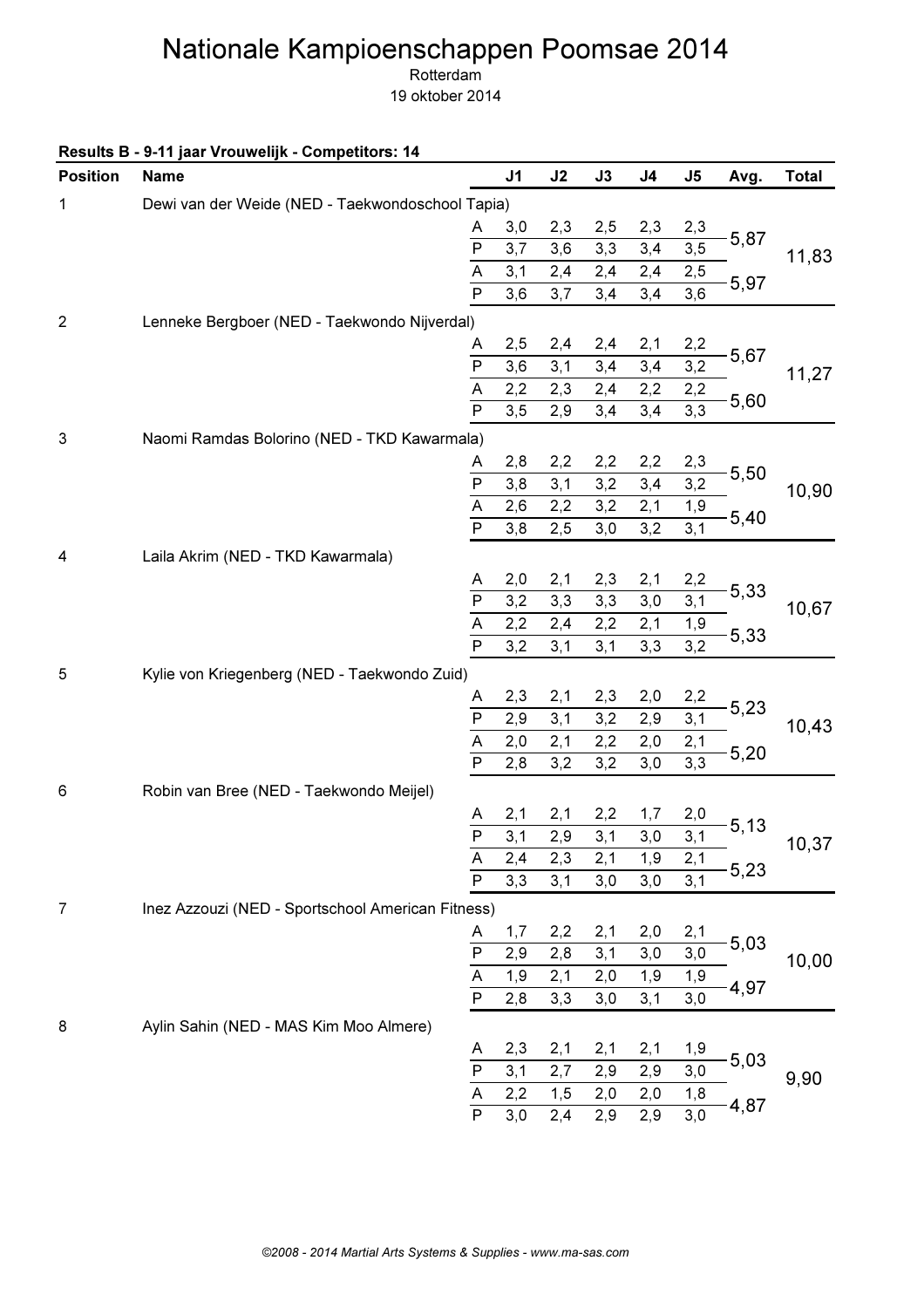| <b>Position</b> | <b>Name</b>                           |                | J <sub>1</sub> | J2  | J3  | J <sub>4</sub> | $\mathsf{J}5$ | Avg.    | <b>Total</b> |
|-----------------|---------------------------------------|----------------|----------------|-----|-----|----------------|---------------|---------|--------------|
| 1               | Gabriel & Laila (NED - TKD Kawarmala) |                |                |     |     |                |               |         |              |
|                 |                                       | A              | 2,4            | 2,6 | 2,2 | 2,2            | 2,2           |         |              |
|                 |                                       | P              | 3,0            | 3,5 | 3,3 | 3,4            | 3,3           | 5,60    | 11,07        |
|                 |                                       | Α              | 2,0            | 2,4 | 2,3 | 2,3            | 2,1           |         |              |
|                 |                                       | P              | 3,1            | 3,3 | 3,3 | 3,4            | 3,1           | $-5,47$ |              |
| 2               | Kylie & Noah (NED - Taekwondo Zuid)   |                |                |     |     |                |               |         |              |
|                 |                                       | A              | 2,2            | 2,2 | 2,3 | 2,3            | 2,1           |         |              |
|                 |                                       | P              | 3,2            | 3,4 | 3,3 | 3,4            | 3,1           | $-5,53$ | 10,60        |
|                 |                                       | Α              | 2,3            | 1,9 | 1,9 | 2,3            | 2,0           |         |              |
|                 |                                       | P              | 3,0            | 2,4 | 3,0 | 3,4            | 3,0           | 5,07    |              |
| 3               | Ebi & Kim (NED - TS Marcel v/d Poel)  |                |                |     |     |                |               |         |              |
|                 |                                       | A              | 2,0            | 2,4 | 2,2 | 2,2            | 2,1           |         |              |
|                 |                                       | P              | 3,3            | 3,4 | 3,2 | 3,4            | 3,2           | $-5,47$ | 10,53        |
|                 |                                       | A              | 2,1            | 2,1 | 2,1 | 2,2            | 1,8           |         |              |
|                 |                                       | $\overline{P}$ | 2,9            | 2,6 | 3,1 | 3,4            | 2,9           | $-5,07$ |              |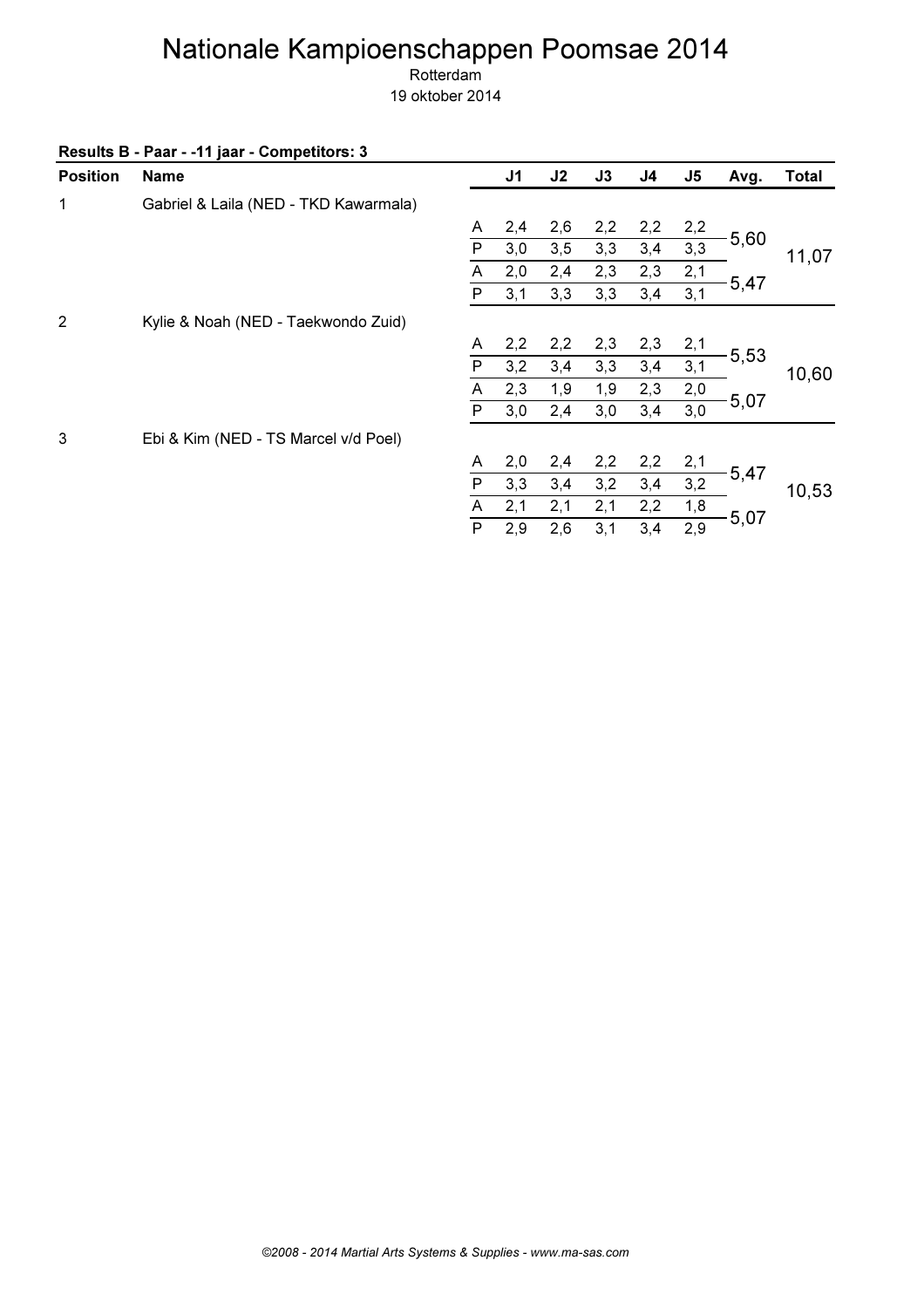| Results B - Paar - 12-14 jaar - Competitors: 1 |  |
|------------------------------------------------|--|
|------------------------------------------------|--|

| <b>Position</b> | Name                                    |              | J1  | J2  | J3  | J4. | J5  | Avg.                                 | Total |
|-----------------|-----------------------------------------|--------------|-----|-----|-----|-----|-----|--------------------------------------|-------|
| 1               | Denise & Rewien (NED - TKD Papendrecht) |              |     |     |     |     |     |                                      |       |
|                 |                                         | $\mathsf{A}$ | 1,5 | 1,6 | 1,8 |     |     | $\frac{2,2}{2}$ $\frac{2,4}{2}$ 5,03 |       |
|                 |                                         | P            | 3,5 | 3,5 | 3,4 | 2,6 | 2,0 |                                      | 11,03 |
|                 |                                         | A            | 2,4 | 2,5 | 2,4 | 2,6 | 2,6 |                                      |       |
|                 |                                         | P            | 3,0 | 3,6 | 3.5 | 3.5 | 3,5 | 6,00                                 |       |
|                 |                                         |              |     |     |     |     |     |                                      |       |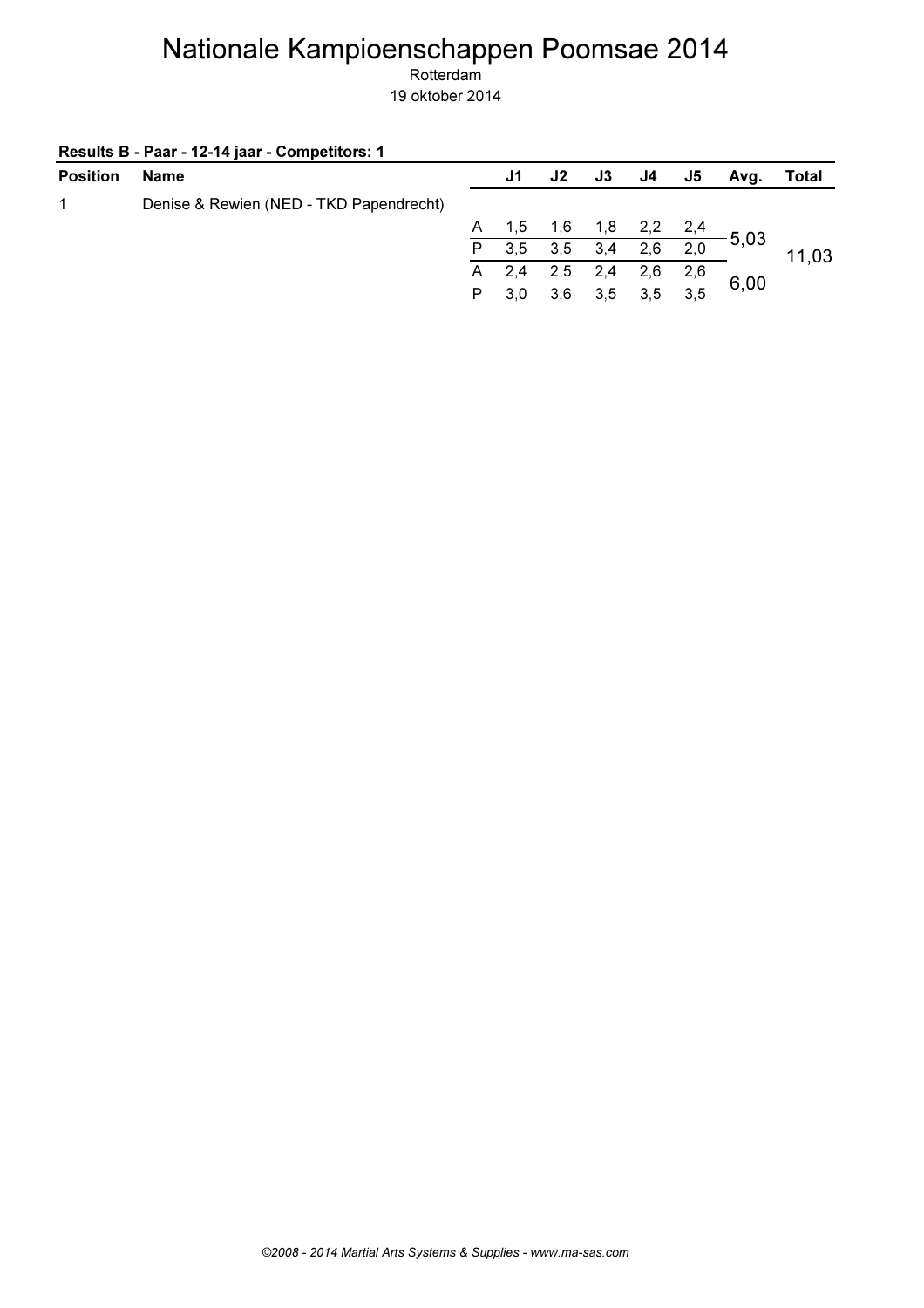| Results B - Team - - 11 jaar Vrouwelijk - Competitors: 1 |  |
|----------------------------------------------------------|--|
|----------------------------------------------------------|--|

| <b>Position</b> | Name                                        |    | J1  | J2      | J3. | J4  | J5  | Avq.     | Total  |
|-----------------|---------------------------------------------|----|-----|---------|-----|-----|-----|----------|--------|
|                 | Laila, Sanae & Guusje (NED - TKD Kawarmala) |    |     |         |     |     |     |          |        |
|                 |                                             | A. | 2,5 | 2, 3, 1 | 2,3 | 3,4 | 3,0 |          |        |
|                 |                                             |    | 3,2 | 3,2     | 3,1 | 3,7 | 3,4 | $-6, 13$ | 12, 13 |
|                 |                                             | A. | 2,4 | 3,0     | 2,0 |     | 2,5 |          |        |
|                 |                                             | P. | 3,3 | 3,2     | 3.5 | 3,6 | 3,7 | 6,00     |        |
|                 |                                             |    |     |         |     |     |     |          |        |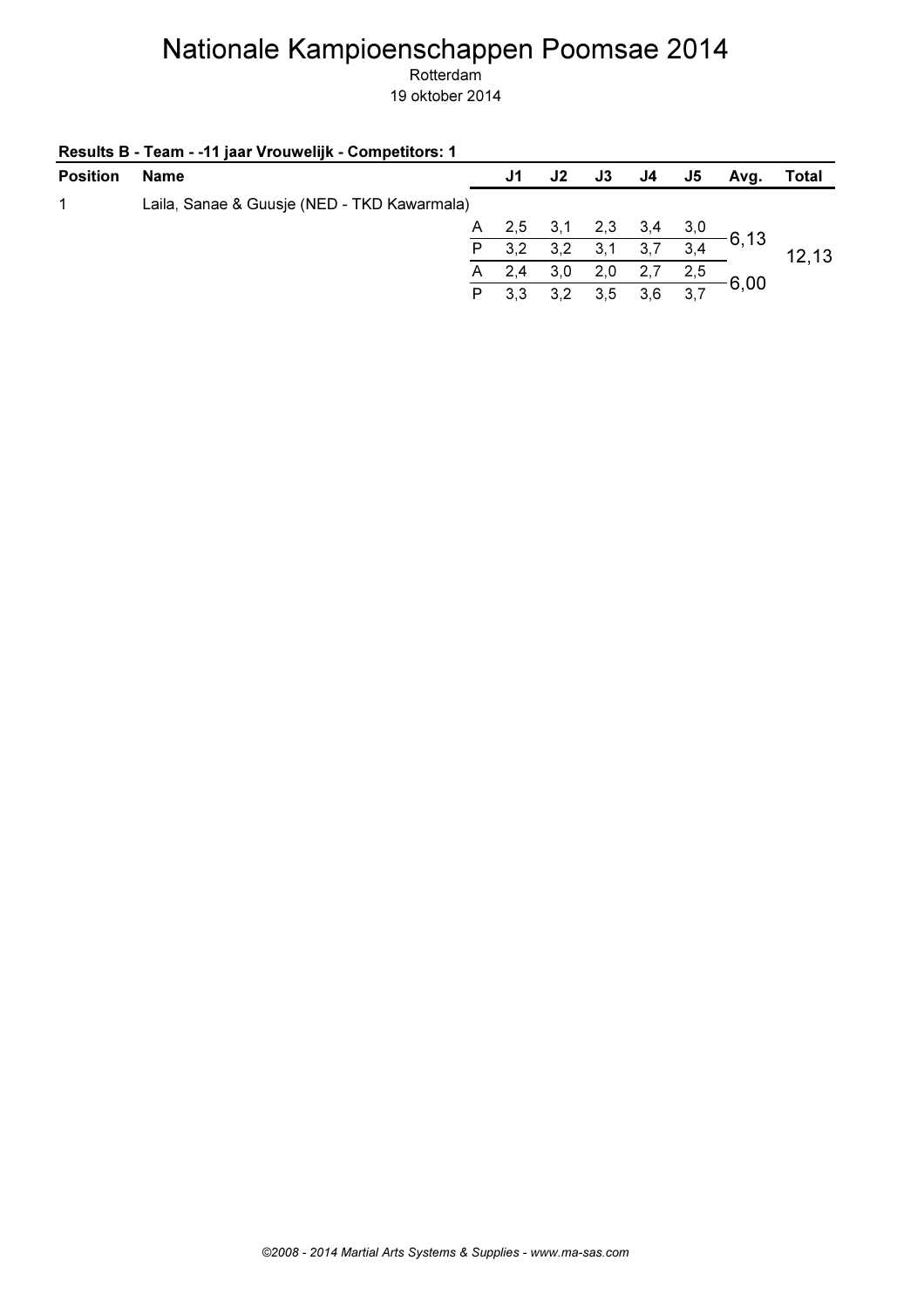Rotterdam

19 oktober 2014

Results B-Team-12-14-F - Competitors: 2

| <b>Position</b> | <b>Name</b>                                         |   | J <sub>1</sub> | J2  | J3  | J4  | J <sub>5</sub> | Avg.  | <b>Total</b> |
|-----------------|-----------------------------------------------------|---|----------------|-----|-----|-----|----------------|-------|--------------|
| 1               | Melia, Marije & Angel (NED - Taekwondoschool Tapia) |   |                |     |     |     |                |       |              |
|                 |                                                     | A | 2,9            | 2,8 | 2,9 | 2,9 | 2,8            |       |              |
|                 |                                                     | P | 3,2            | 3,7 | 3,7 | 3,8 | 3,8            | 6,60  | 13,00        |
|                 |                                                     | A | 3,0            | 2,8 | 2,8 | 2,8 | 2,8            |       |              |
|                 |                                                     | P | 3,5            | 3,6 | 3,6 | 3,6 | 3,7            | -6,40 |              |
| 2               | Arzu, Nifka & Dewi (NED - TKD Papendrecht)          |   |                |     |     |     |                |       |              |
|                 |                                                     | A | 2,4            | 2,5 | 2,6 | 2,6 | 2,6            |       |              |
|                 |                                                     | P | 3,3            | 3,3 | 3,4 | 3,4 | 3,4            | 5,93  | 11,97        |
|                 |                                                     | A | 2,4            | 2,5 | 2,6 | 2,6 | 2,6            |       |              |
|                 |                                                     | P | 3,0            | 3,5 | 3,5 | 3,6 | 3,4            | 6,03  |              |
|                 |                                                     |   |                |     |     |     |                |       |              |